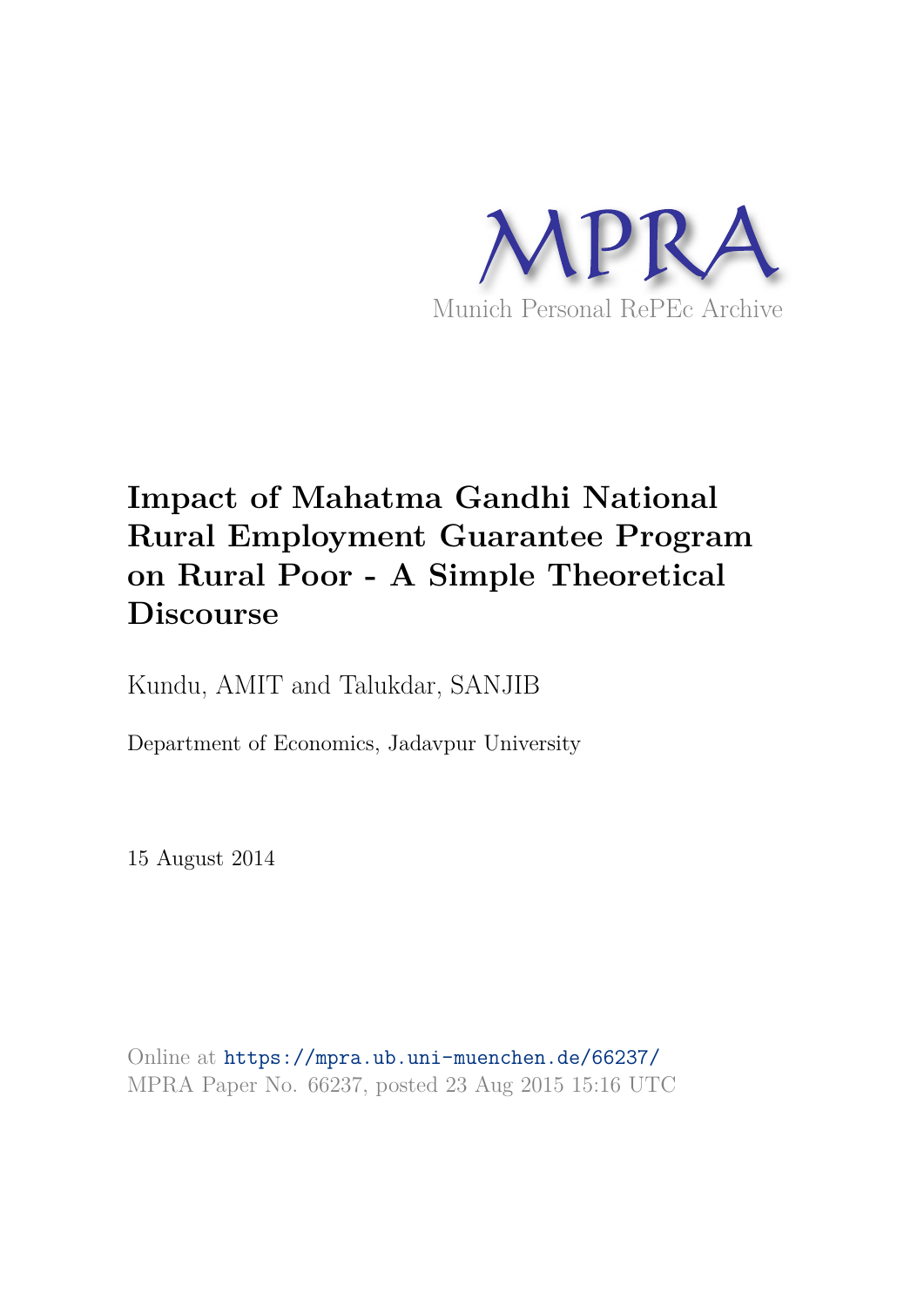# **IMPACT OF MAHATMA GANDHI NATIONAL RURAL EMPLOYMENT GUARANTEE PROGRAMME (MGNREGP) ON THE RURAL POOR- A SIMPLE THEORETICAL DISCOURSE**

#### **AMIT KUNDU**

# **PROFESSOR, DEPARTMENT OF ECONOMICS, JADAVPUR UNIVERSITY, KOLKATA-700032, Mobile: 9830505312 E-mail: [akundu1970@gmail.com,](mailto:akundu1970@gmail.com) akundu29@gmail.com**

#### **SANJIB TALUKDAR\***

# **ASSISTANT PROFESSOR IN ECONOMICS, SREE CHAITANYA MAHAVIDYALAYA, HABRA, 24 PGNS (N) Mobile: 9883996720 E-mail: reach4gb@gmail.com**

#### **Abstract**

The basic objective of the Mahatma Gandhi National Rural Employment Guarantee Programme (MGNREGP) is to provide safety net for the rural poor and to stabilize agricultural production through creating productive assets via employing labourers. Two important linked aspects are worth noting in respect of implementation of the programme. Implementation of MGNREGP in multiple cropping areas can increase the employment opportunities among the landless agricultural labourers and thus has inevitably raised their bargaining power particularly during the time of second crop i.e. post rainy season cultivation. Besides this, Government of India has persistently been hiking per man-day MGNREGP wage. Both these instances undoubtedly increase the reservation wage in agricultural labour market which in turn may have an adverse effect on the farm income in the multicropping areas. In this paper, maximum possible per manday MGNREGP wage is determined at which the corresponding agricultural wage can help the marginal farmers to sustain their net farm income at least at subsistence level. This paper also establishes the fact that as a result of the hike of MGNREGP wage, sustenance of subsistence net farm income may lead to price hike in agricultural sector. The study also attempts to analyze the results in respect of aggregate net pecuniary benefits of the rural poor in the light of MGNREGP considering different agricultural frameworks.

Key words: National Rural Employment Guarantee Programme, Agricultural Labour Market, Net farm income, Aggregate net benefit, Material cost

#### *JEL Classifications: J43, O38, Q12*

The authors are grateful to the esteemed anonymous referees for their valuable comments. However, errors lie solely with the authors.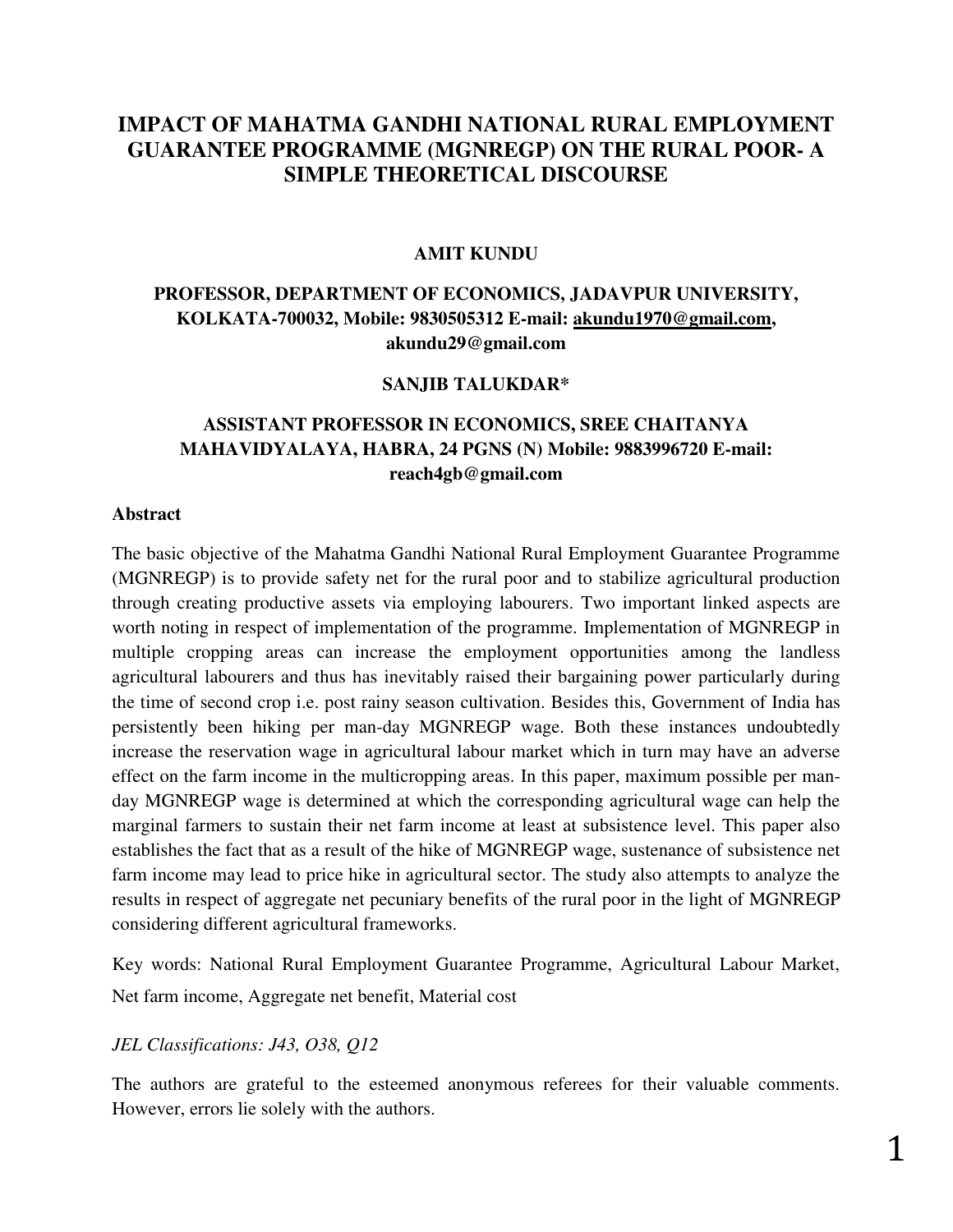# **IMPACT OF MAHATMA GANDHI NATIONAL RURAL EMPLOYMENT GUARANTEE PROGRAMME (MGNREGP) ON THE RURAL POOR- A SIMPLE THEORETICAL DISCOURSE**

#### **I. Introduction:**

Government of India has initiated National Rural Employment Guarantee Programme which is presently known as Mahatma Gandhi National Rural Employment Guarantee Programme (MGNREGP) where the basic objective is to provide 100 full man-days of employment to each willing rural household. It is expected that MGNREGP can generate income support for the poor and can raise agricultural productivity as well as profitability in the long run through creating different productive assets related to agriculture. As for example, the Employment Guarantee Programme (EGP) in Maharastra was able to avert famine during draught of 1970-73 and reduced poverty while Rural Public Works Programme in Bangladesh has been commented to its contribution to rural development and increased agricultural productivity through the creation and maintenance of rural infrastructure (Dreze and Sen, 1991). Employment generation through MGNREGP emphasized its role in income insurance in the presence of seasonality in agricultural labour market (Basu, 2011). Dev (1995) reported that Maharashtra EGP and agricultural employment were complementary in the sense that EGP employment was high in lean season (April-July) and low in peak season (October – January). He had shown that in two villages within Maharashtra, negative correlation was observed between the EGP employment and agricultural employment where the values were -0.68 and -0.33 respectively. On the basis of this he concluded that MGNREGP should not complete with agricultural labour hiring decision. Besides that this programme will generate productive assets which can directly influence agricultural productivity as well as profitability in the long run. The 'productive assets' include water harvesting, construction of irrigation canals, land development, flood control to reduce vulnerability of rural people and improvement of rural connectivity.

Initially the contemplation was that the employment be provided mainly in the agricultural slack season when the rural poor especially the landless labourers are absolutely jobless. But to reach the target and for proper utilization of funds, the local panchayats sometimes offer job under MGNREGP even in the agriculturally busy season in the multiple cropping framework mainly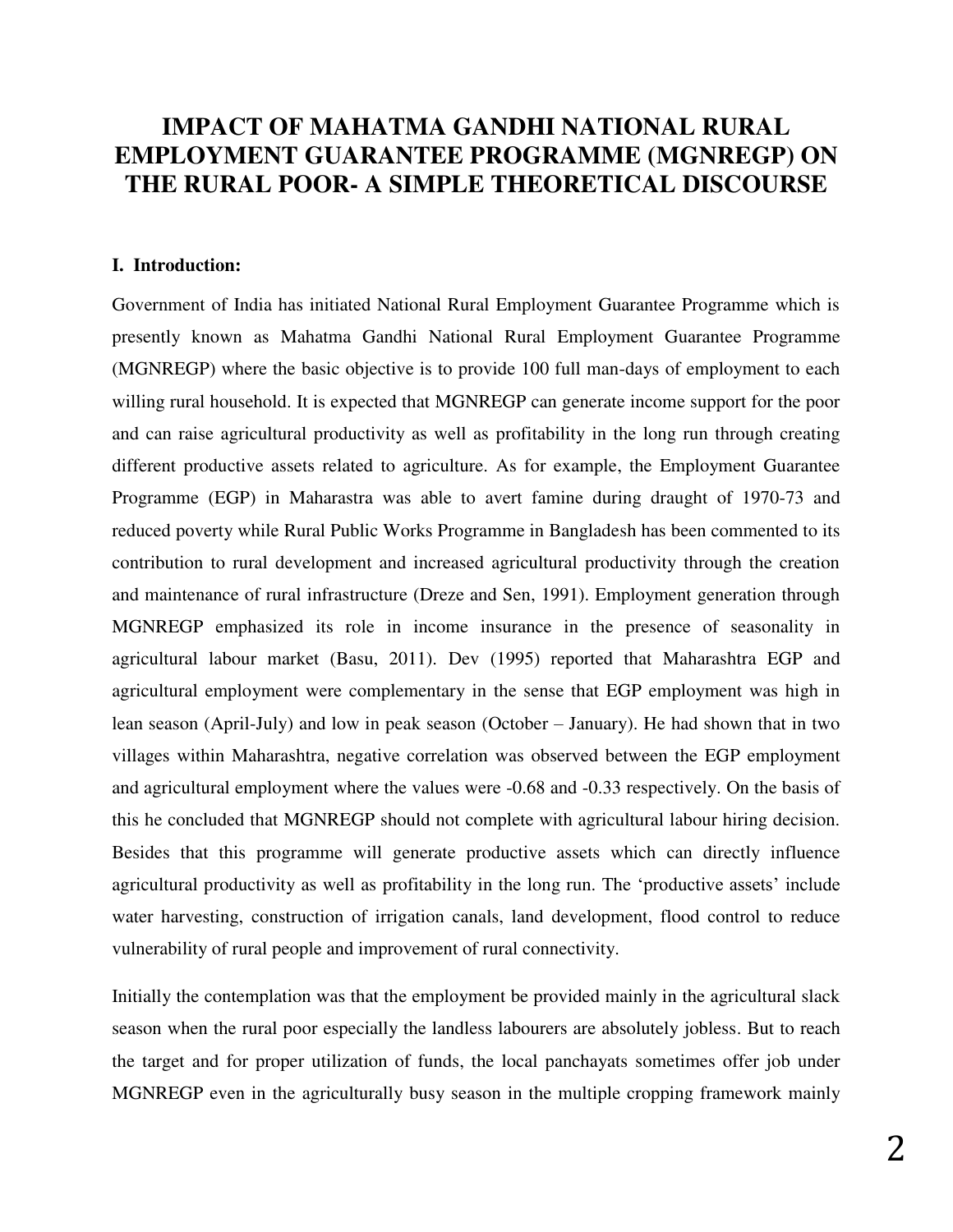during the time of cultivation after rainy season. Then, the agricultural labour households have two choices: either the labourer can work as an agricultural labourer or he can work under MGNREGP. The small as well as marginal farmers<sup>1</sup> also have two choices. He can start agricultural production for second crop with the help of hired and family labourers or he can engage himself and his family members to work under MGNREGP on the basis of assumption that all the working members of the marginal farm households are job card holders. This actually increases the bargaining power of the local labourers and the land holders of farmer households need to raise wage of the workers during the time of hiring in order to get ready availability of labour. Basu *et.al*. (2009) developed a theoretical model to analyze different implications of such public policy in the context of labour market. According to them such programme introduces "contestability" in the agricultural labour market where government and the land-lord class are two different employers. They had shown that the outcome with respect to wages and overall level of employment in the labour market depends on the degree of distributional concern of the planners. In effect, implementation of MGNREGP raises the reservation wage of the agricultural labourers in an imperfectly competitive rural labour market which may reduce private employment in standard framework.

The government can influence the MGNREGP piece rate in two ways (i) it can enhance the wage rate keeping the task unchanged or (ii) can reduce the task at unchanged wage rate. In this theoretical framework both the possibilities will be considered.

According to the recommendation of the expert committee set up by the Union Rural Development Ministry, piece rate of MGNREGP should be the minimum wage fixed by the respective state. The panel also recommended linking of the per man-day piece rate to the consumer price index of rural labourers for protecting MGNREGA piece rate against inflation. But hike of farm wage is observed after the hike of MGNREGP piece rate. Report of the Commission on Agricultural Costs and Prices (2012), Government of India has argued that MGNREGP has been one of the factors that has contributed to increase in agricultural wages. The report mentioned that the trend in real wage of the farm labourers irrespective of gender increased at a slower pace between 2000-2004, but thereafter the real farm wage has increased

l

<sup>&</sup>lt;sup>1</sup> Farmers who own up to 1 hector of land are called marginal farmers and farmers who own up to 1-2 hector land are called small farmers.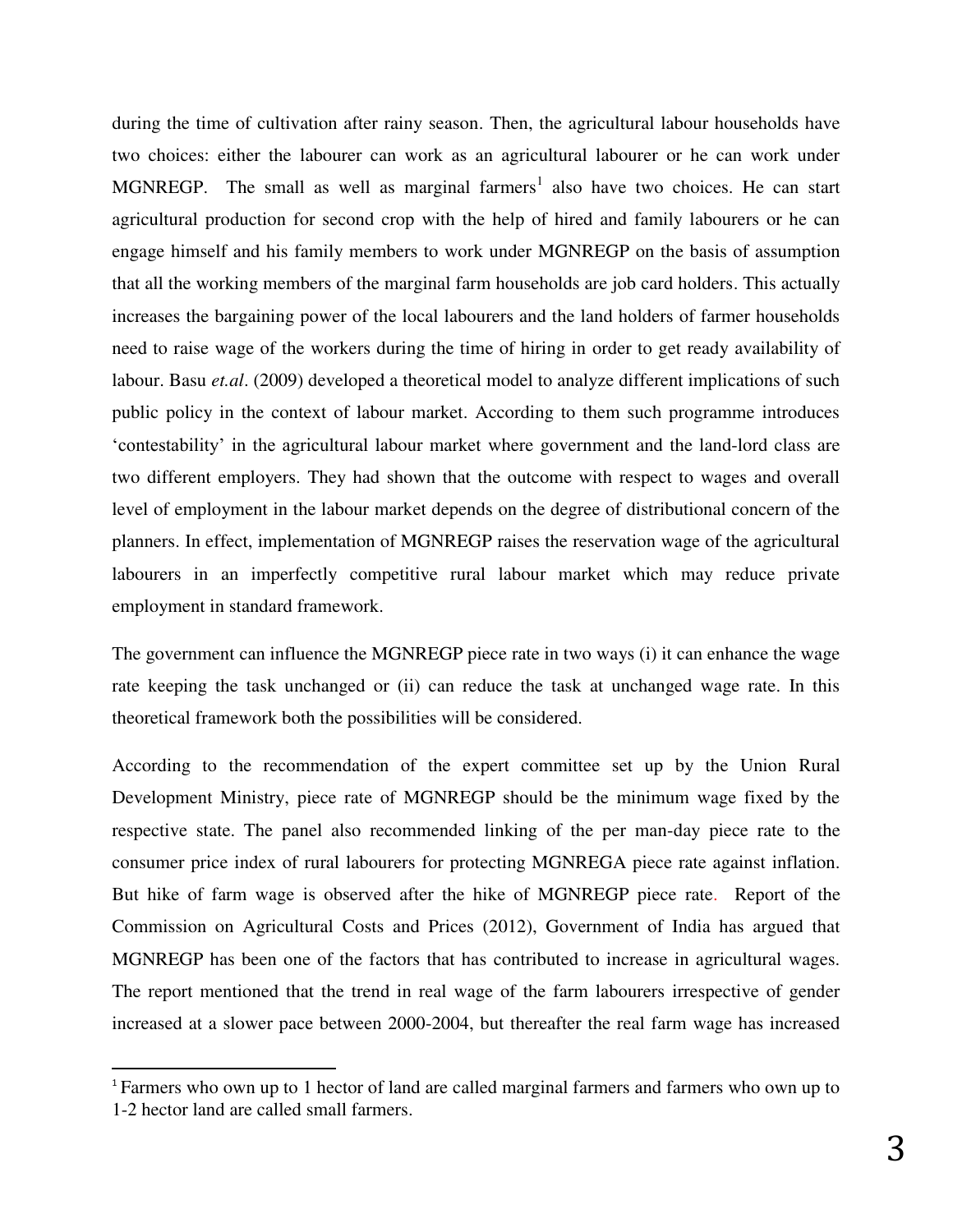significantly which coincides the phase of MGNREGP implementation. Haque (2013) comments that the MGNREGP has resulted in substantial increase in the market wage rates of agricultural and non agricultural labourers and also makes a note that the fact is confirmed by the NSSO 66<sup>th</sup> Round. Reddy (2013) reports that the introduction of MGNREGP with minimum and equal wages for male and female workers, did bring about not only an increase in the overall agricultural wages but also reduction in the male-female wage differentials. According to him, wage increases were reported in a number of states like Punjab, Haryana, Gujarat and West Bengal etc. and higher wages in MGNREGP has diverted workers from agriculture and has created labour shortages in agriculture.

In this situation, incorporating the stylized facts in a theoretical model we try to find the maximum permissible hike of MGNREGP wage which can sustain the minimum net farm income of the small and marginal farmers from secondary agricultural production activities. The basic objective of this paper is to investigate the impact of the hike of MGNREGP wage on net farm income and employment generation in agricultural labour market. This is dealt with in section II where as section III investigates the status of aggregate net benefit as envisaged in different agricultural contexts. It also focuses on the responsiveness of aggregate net benefit with respect to relevant policy parameters. Section IV concludes.

#### **Section II. The General Framework of the Model:**

l

There is no uncertainty in this model and it is assumed that all the farm households are marginal famer households. We here consider two types of economic agent in the village economy: (i) the marginal farmers who cultivate their own land with the help of family labour force and hired labourers and (ii) the landless agricultural labourers. We also assume that all the adult members of representative marginal farmer households are job card holders and only the agricultural labourer holds the job card.

Consider a marginal farmer household<sup>2</sup> who cultivates his own land with the help of family labour force denoted as  $L_F$  and hired agricultural labourers denoted as  $L_H$ .

<sup>&</sup>lt;sup>2</sup> In terms of numbers, India at present has about 82 million landless labourer and 80 million small and marginal farmers who also have to work as an agricultural labourer (Ministry of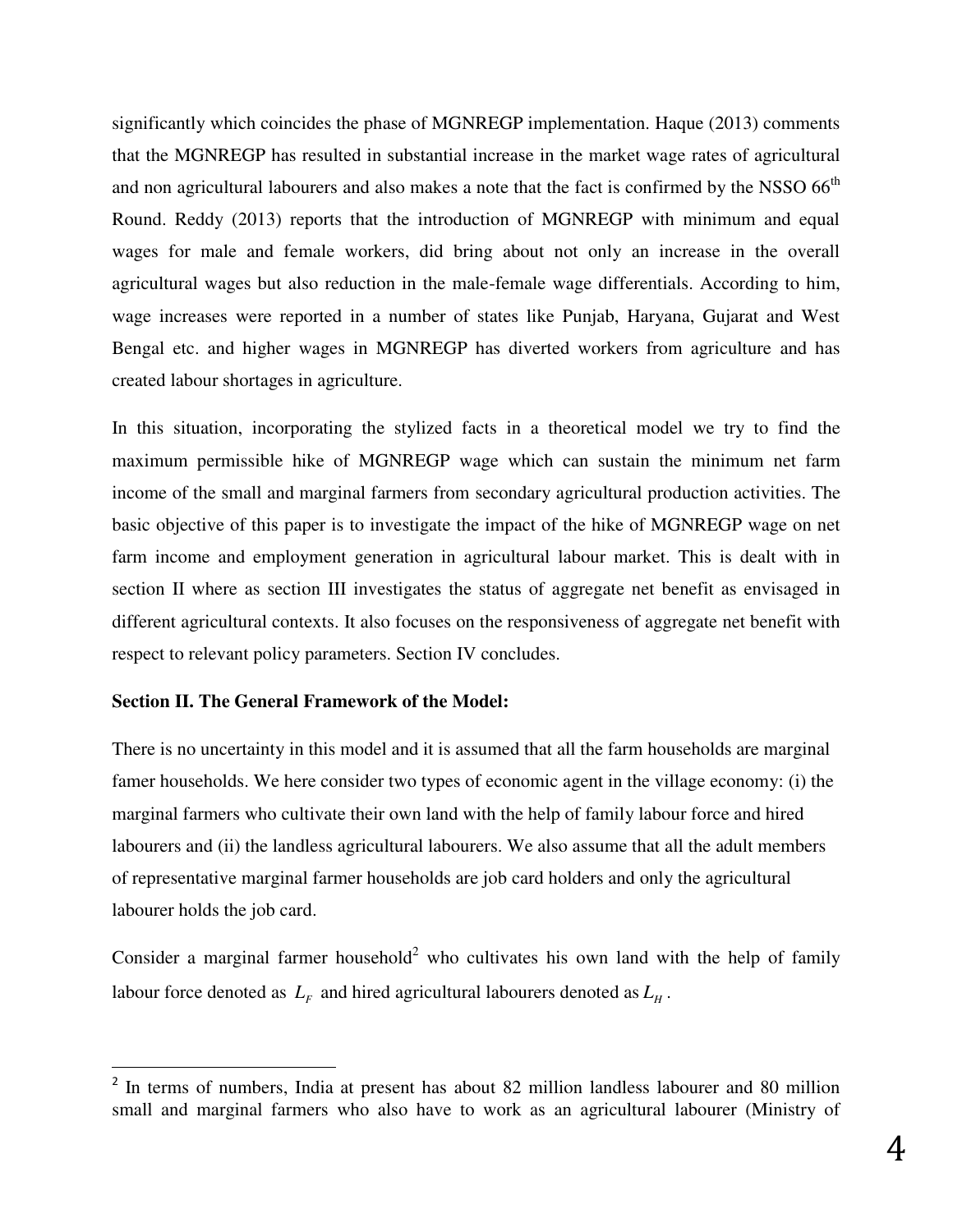It is assumed that two kinds of labourers are replaceable by one another as regards the nature of job to be done<sup>3</sup>

The normal working hour of each labourer is 1 and each family labourer has to work more than the normal working hour and the extra hour is denoted as '*H*'. Here  $H \in (0,\overline{H})$  where  $\overline{H}$ indicates maximum hours a family labourer can work more than the normal working hour. So total labour hour used in the production process of a single household will be  $\{L_F(1+H) + L_H\}$ . Now if  $E'$  be the effort level<sup>4</sup> devoted by each labourer in each hour then the agricultural production function for each farmer will be<sup>5</sup>

$$
Y = A\{L_F(1+H) + L_H\}^{\alpha} E^{\alpha} \dots \dots \dots \dots \dots \dots \dots (1)
$$
 where  $\alpha \in (0,1)$ .

Here we hypothesize that the representative marginal farmer household sells her entire crop and "*P*" is the price per unit of the produced crop. Again "*A*" is a parameter standing for inputs other than labour and irrigation, such as capital goods required during the time of agricultural production, viz- hand tractor, fertilizers etc. Since we consider only marginal farmers and moreover they are considered as homogeneous, so the size of land and capital used can be considered same across different farming households. This implies that the cost of capital can be cross-sectionally taken as given. In this model we consider a developed agricultural framework with no suspension of work under MGNREGP except the rainy busiest season because during that time it is strictly guided that no MGNREGP project can be undertaken. So a labourer has to choose between doing job under MGNREGP or doing job as an agricultural labourer except that time period.

 $\overline{a}$ 

Agriculture 2000-01). In this model, we shall concentrate on the impact on net farm income only on marginal farmer households after gradual hike of MGNREGP wage.

<sup>&</sup>lt;sup>3</sup> In the model the rural poor consists of two sections- marginal farmers and landless labourers. Again in the absence of joint family system it has become hard to carry out agricultural activities only with the help of family labourers. Thus both kinds of labourers (family and hired) are needed. But they are identical in terms of the task they perform.

<sup>4</sup> Here effort level (E) implies the effective physical and mental involvement a standard nourished worker devotes in each hour and is considered exogenous in the model. Thus with respect to a specific kind of work, E can be thought of as an impersonal attribute which remains invariant from person to person.

<sup>&</sup>lt;sup>5</sup> Like Neo classical type production function, labour measured in terms of hour is the only factor which influences the agricultural output. For the simplicity of this model, we assume that total man-day used in the production function is '1'.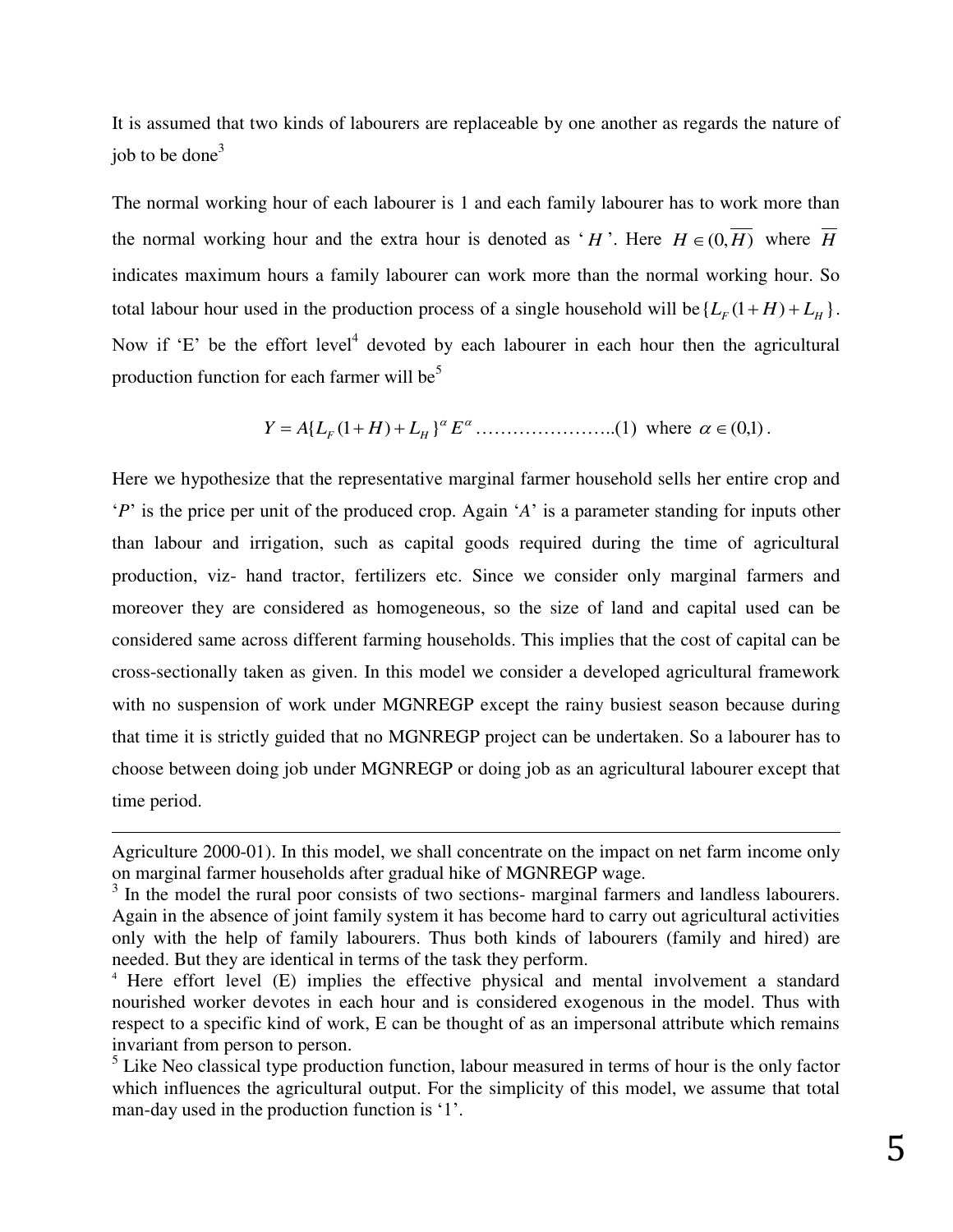For the simplicity of the model we rule out the possibility of the availability of non-farm employment among the rural casual labourers in that locality.

The entire theory is concerned with the agricultural production during the time of cultivation of the second crop which happens only after the completion of principle crop production conducted in the rainy season when no MGNREGP project can be undertaken. Thus our model presumes that choice between two options will arise during the time of second crop production in agriculturally developed region. Therefore the so called contestability arises only after the completion of rainy season.

We have already mentioned that Government of India in last eight years has been gradually increasing the MGNREGP piece rate of each labourer for each man-day work. This MGNREGP piece rate most of the times seems attractive relative to non MGNREGP market wage and therefore bring the risk of upward wage pressure. So in the presence of MGNREGP, the landlord cum employers who have to depend on hired labour for cultivation need to raise wage of the workers they hire in order to ensure the necessary supply of labour. If  $W_M$  is per man-day wage a labourer can earn through MGNREGP, then to get them employed the farmer offers  $\beta W_M$  to each hired labourer where it is implied that  $\beta \ge 1$  which means each hired labourer is offered at least the MGNREGP wage otherwise it is not possible for him to avail their labour supply<sup>6</sup>. Now we want to locate the maximum possible wage rate Government should offer under MGNREGP for one-man day work which leads the marginal farmers to continue their agricultural production rather than to stop it and entirely switch over to MGNREGP.

Due to working in own family farm each family labourer sacrifices his (her) job under MGNREGP from which he can earn  $W_M$ . Apart from that they also devote extra hour over and above the normal working hour in the production process. In effect, their net farm income in agricultural production for second crop hinges on two factors. On the one hand, it depends upon the number of hired labourers and on the other hand, it depends upon the extra hour that the farmer has to devote to keep the agricultural production going. Thus if  $L<sub>H</sub>$  is varied, then it will

 $\overline{a}$ 

<sup>&</sup>lt;sup>6</sup> It is told that expansion of MGNREGP has boosted wage rate of agriculture by 5.3% on an average between 2010 and 2011. A study by T. Haque (2013) also reveals that in the district Dindigul of Tamil Nadu an increase in the agricultural wage rate by about 200 percent on an average was observed.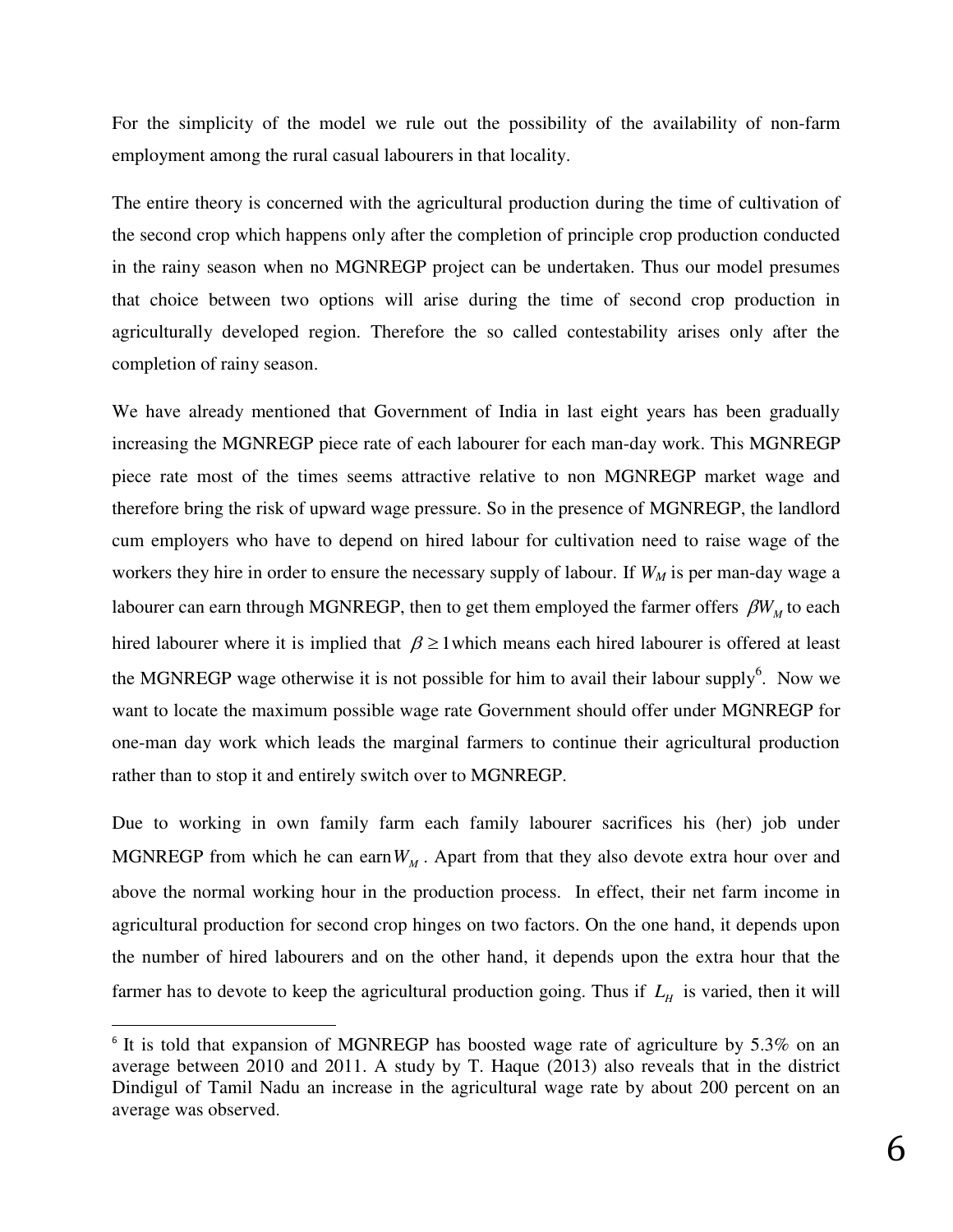result in variation of *H* . Hence the net farm income function of the marginal farmer in second crop production can be expressed as

$$
\pi(H, L_H) = PA\{L_F(1+H) + L_H\}^{\alpha} E^{\alpha} - C_w - W_M L_F - \beta W_M L_H - L_F^2 (1+H)^2 E^2 \dots \dots \dots \dots (2)
$$

The last term on the R.H.S of equation (2) stands for the cost of effort<sup>7</sup> incurred by the family labourers to do agricultural work. Cost of effort is expressed in monetary terms and depends on the substitutable choice variables  $H$  and  $L$ <sup>*H*</sup> in case of agricultural production activities. The particular expression in equation (2) belies on the fact that it is convex in nature.  $C_w$  is the cost of water for cultivation which has some potentiality to be explored in our future discussion. As the production is done simultaneously by family labourer and hired labourer, there is little possibility of the emergence of moral hazard problem among the hired agricultural labourers. So we can anticipate the presence of complete information in our model and hence the effort level devoted by each hired labourer in each hour in the production process is observable and same as that in case of family labourers and there is little possibility of shirking among the hired labourers.

Only other alternative of each farm household is to work under MGNREGP when the feasibility of agricultural production comes at stake. Now if the farm household does not carry out agricultural production and want to work under MGNREGP then the net earnings of that household will be

 *L<sup>F</sup> e W<sup>M</sup> L<sup>F</sup> a E R* 2 22 …………………………… (3)

 $\overline{a}$ 

Here 'R' is the implicit cost incurred by the farm household for not using the available land for agricultural purposes. The framework of the model conceives that the rural poor comprises of marginal farmers and landless agricultural labourers. Again there is homogeneity among the farming households in respect of land holding. Hence the possibility of leasing out the land is negated as there is no farmer who can take the lease for cultivation. So a farmer either cultivates his land with the help of family labourers and hired labourers or leaves the land uncultivated.  $L_F^2 a^2 E^2 (0 < a < 1)$  is the cost of effort incurred by the family labourers to do work under

 $7 \text{ Cost of effort in general in the model signifies the flavor of opportunity cost of giving effort to }$ do the task either in agriculture or in MGNREGP. In other words, it may be synonymous with the concept of disutility of work.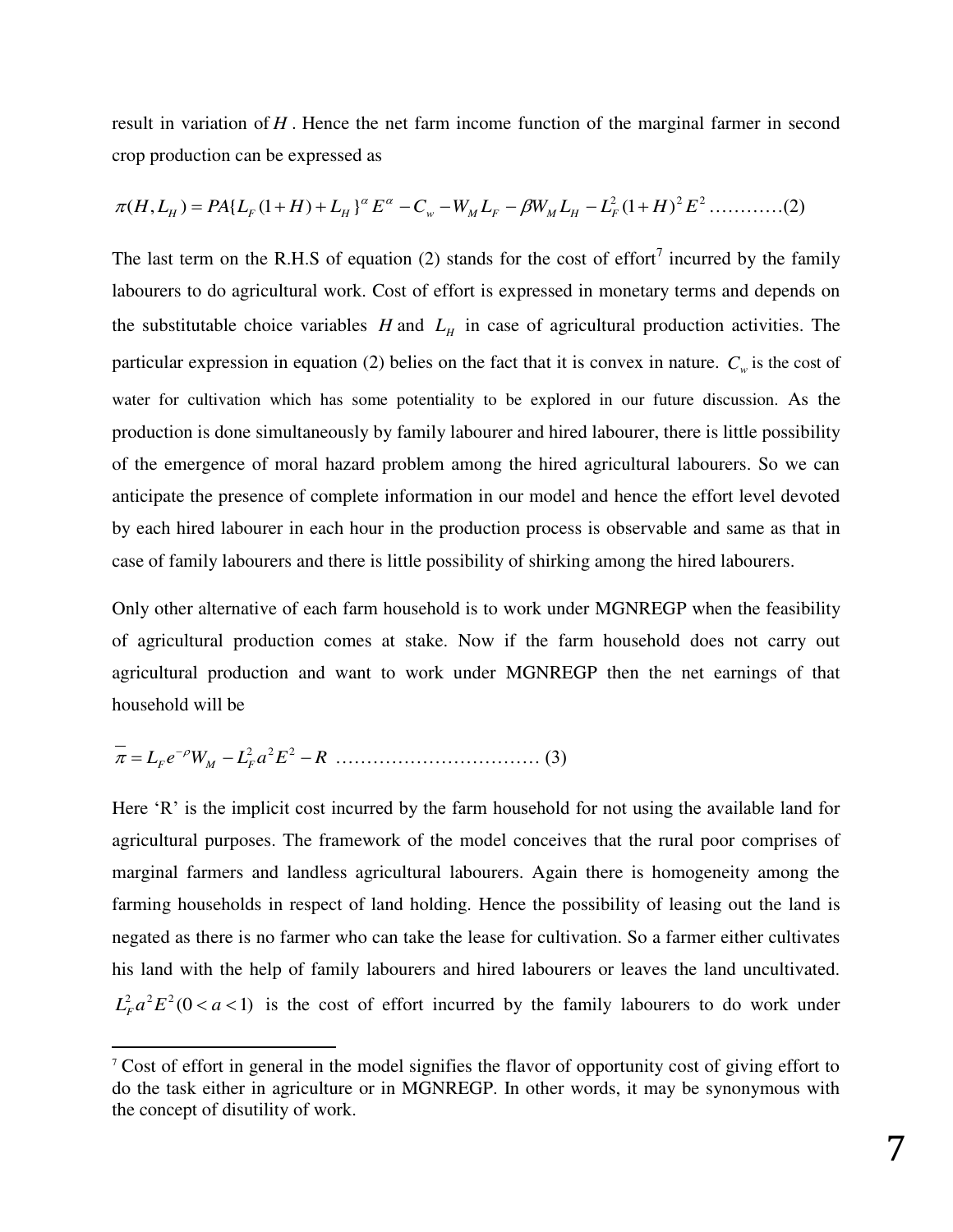MGNREGP<sup>8</sup>. Since the Government can time to time change this work effort to be devoted to MGNREGP, therefore '*a*' can be conceived of as a policy parameter in our analysis. Besides that a labourer after doing job through MGNREGP does not get wage instantly, rather it takes some time. So the labouer has to bear a few 'patience cost'<sup>9</sup> to get wage through MGNREGP from his/her bank account and that is why we have taken a discounted wage income with  $\rho$  as the discounting factor. It must be noted that with increase in delay of payment,  $\rho$  increases.

Now a farm household will concentrate on agricultural production rather than sending their entire family labour force to do job under MGNREGP only if  $\pi \geq \pi$ .

There is a possibility that MGNREGP crowds out agricultural employment. This may lead to lower participation of the poor in the agricultural labour market. On the other hand, higher wages in agriculture will reduce the demand for labour.

Suppose there are '*N*" numbers of agricultural labour households and each labour household has only one member who supplies labourer in the labour market. The labourer has two options: (i) working under the farm household as an agricultural labourer where the wage rate is more than the wage rate offered under MGNREGP and the payment is instantaneous, but have to work extensively or (ii) work under MGNREGP where the wage rate is less if we compare that with agricultural wage rate, the payment is delayed but the effort devoted to do one man-day of work is far less than what is required as an agricultural labourer. We have already mentioned that the cost of effort incurred by each labourer doing job under MGNREGP is expressed as  $a^2 E^2$ . So the net earnings of a labourer after doing one man-day job under MGNREGP will be

l

<sup>&</sup>lt;sup>8</sup> During our village level survey in three gram panchayats of South 24 Parganas district and seven gram panchayats of Birbhum district of West Bengal, it is observed that to do one may day work under MGNREGP, each labourer has to dig only 50 cubic feet soil which a standard nourished worker can do within 4 hours and according to them the effort they have to devote to complete this job is almost half of effort they have to devote to do work as an agricultural casual labourer in one day where the working hour is not less than 8 hours.

<sup>&</sup>lt;sup>9</sup> According to the MGNREGP guideline, payment for worker should be made within 14 days of the completion of the work. However delay in payment and incorrect payments are common problems here. The delay can be for several weeks or sometimes months. Often workers have to make several visits to the bank/post office to find that their wages have not been credited to their accounts. Sometimes delay is also caused because works under MGNREGP are carried out without proper approval.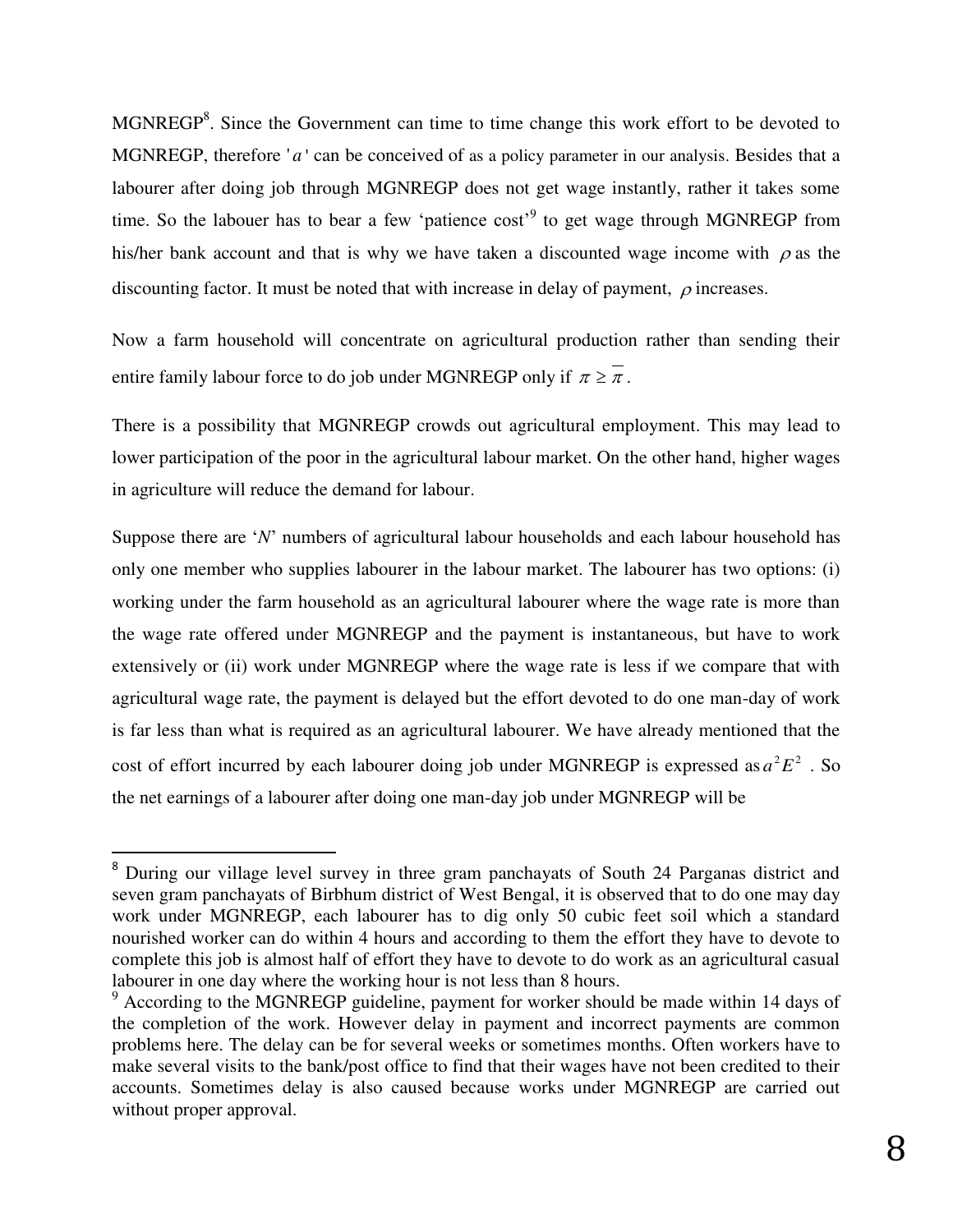$$
E_{NREGA} = e^{-\rho} W_M - a^2 E^2 \dots \dots \dots \dots \dots (4)
$$

Now from equation (4) we have

$$
\frac{\partial E_{NREGA}}{\partial \rho} = -W_M e^{-\rho} < 0 \text{ and } \frac{\partial^2 E_{NREGA}}{\partial \rho^2} = W_M e^{-\rho} > 0
$$

So E<sub>NREGA</sub> curve is downward sloping and convex in nature with respect to  $\rho$ . At  $\rho = 0$ , i.e. when payment is instantaneous

$$
E_{NREGA} = W_M - a^2 E^2 \dots \dots \dots \dots (4A)
$$

Again the net earnings of a labourer after finishing one man-day work as 'hired' agricultural labourer will be

$$
E_{AG} = \beta W_M - E^2 \quad \dots \dots \dots (5)
$$

It is clear that  $E_{AG}$  is independent of  $\rho$ .

*Proposition-1: Instant payment in MGNREGP work with given relaxation of assigned job under MGNREGP will reduce the availability of labourers during agricultural production under certain condition even if they are paid more than MGNREGP wage.* 

Proof. At  $\rho = 0$ ,  $E_{NREGA} > E_{AG}$  provided  $E^2(1-a^2) > (\beta - 1)W_M$  i.e. the extra sacrifice a labourer has to do in terms of effort to work as an agricultural labourer is more than the net gain he can enjoy as an agricultural labourer in terms of wage.

Now a labourer will prefer to work as an agricultural labourer rather than working under MGNREGP if and only if  $E_{AG} \ge E_{NREGA}$  and that can happen after a certain value of  $\rho$  say  $\hat{\rho}$ (>0) which can be called as the critical value of *ρ* at which the net earnings of a labourer under MGNREGP is just equal to  $E_{AG}$  (See appendix I) i.e. when  $\rho > \hat{\rho}, E_{AG} > E_{NREGA}$ 

So in Fig-1 at  $\rho = \hat{\rho}$ ,  $E_{AG} = E_{NREGA}$ .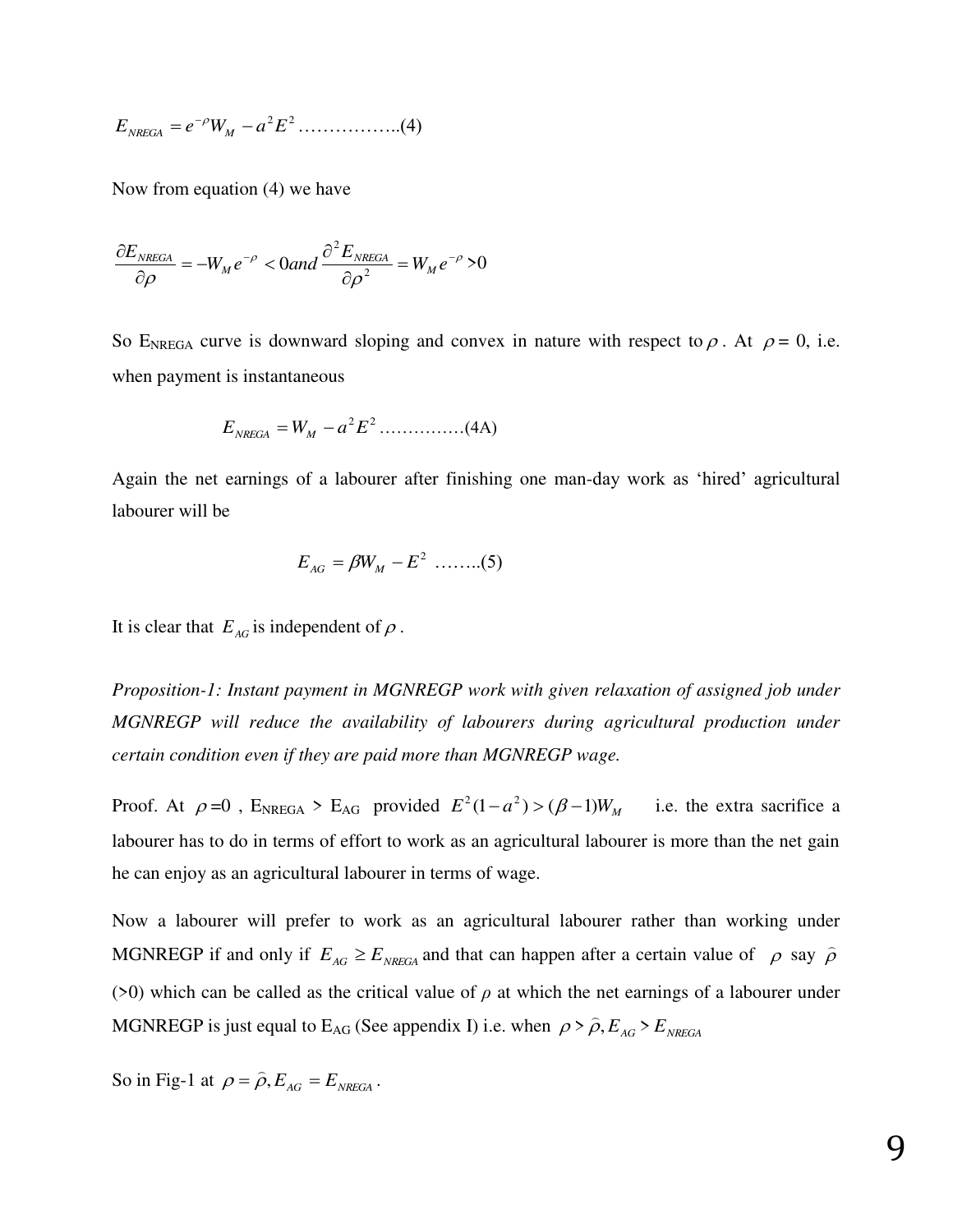

Determining critical value of *ρ* beyond which work through MGNREGP will not be demanded

Fig-1 is drawn based on the premise that the required condition in proposition 1 holds true. From Fig-1 it is obvious that when  $\rho$  is less than  $\hat{\rho}$  then it will be difficult for a farm household to hire agricultural labourer during the time of production even after offering wage more than *W<sup>M</sup>* because at that situation the rational labourer will always prefer to work under MGNREGP where he has to devote less effort and get payment within short duration after completing one may-day work. So if government initiates payment system within short duration under MGNREGP then demand for work under MGNREGP will increase and it will be difficult to have labour supply in the agricultural production even at much higher wage in post rainy season cultivation.

For the mobility of our model, we stick to  $\rho > \hat{\rho}$  and hence  $\pi > \pi$  and  $H < \overline{H}$ .

Securing job through MGNREGP entirely depends on the willingness of the job seekers. If a labourer seeks job through MGNREGP, then local panchayat is bound to provide employment for them. But if  $\rho > \hat{\rho}$ , then employment will be generated in agriculture and the labourers who fail to get job as farm labourers will work through MGNREGP. So in our model, agricultural production can be done if and only if  $\rho > \hat{\rho}$  because then  $\pi > \pi$ .

Now considering  $\rho > \hat{\rho}$  and  $\pi > \bar{\pi}$  we ultimately have the following optimization problem of the farm household

$$
Max\pi(H, L_H) = PA\{L_F(1+H) + L_H\}^{\alpha} E^{\alpha} - C_w - W_M L_F - \beta W_M L_H - L_F^2 (1+H)^2 E^2 \dots \dots (6)
$$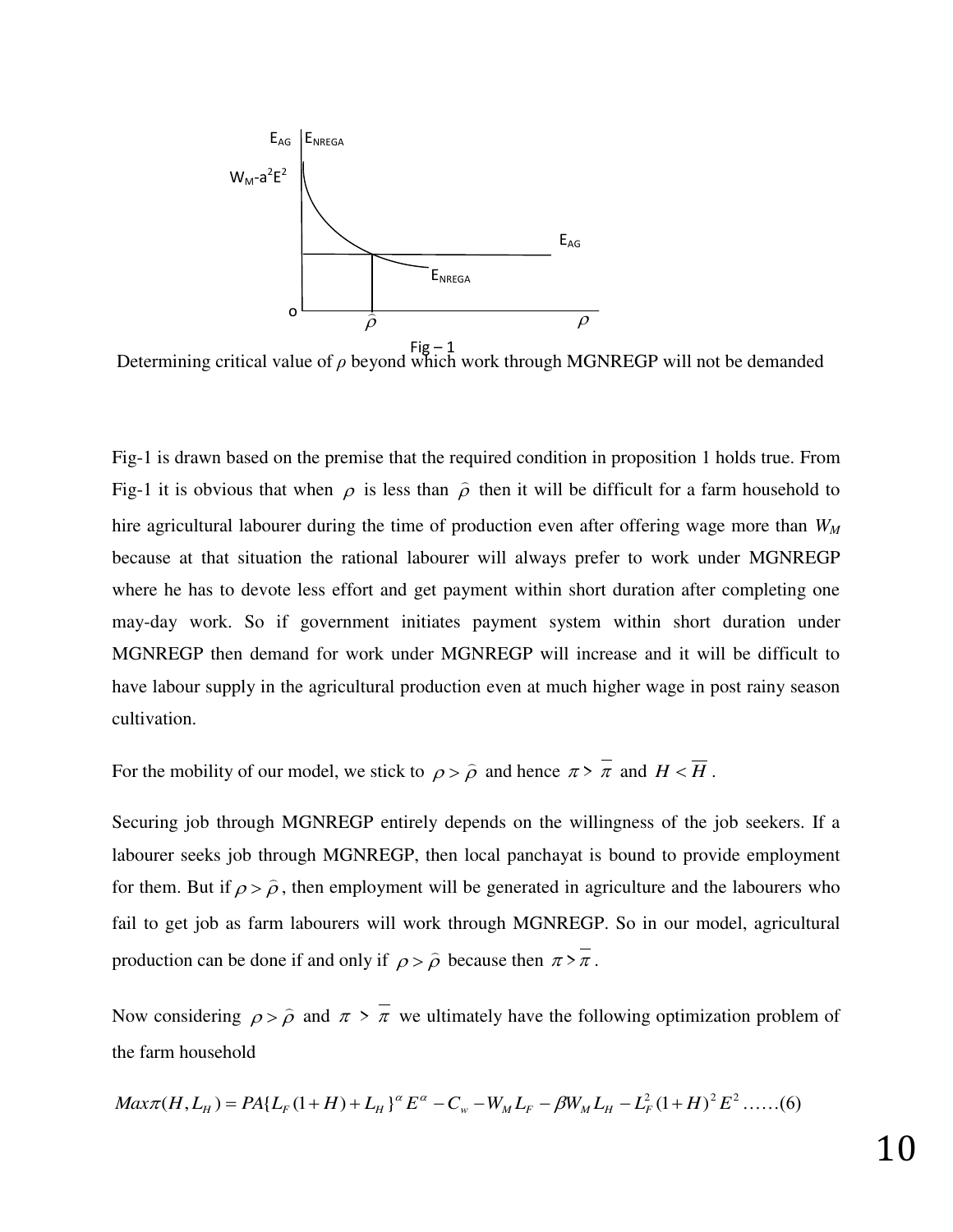From Eq.(6), we have

$$
\frac{\partial \pi}{\partial H} = 0 \Rightarrow PA \alpha \{L_F (1+H) + L_H\}^{(\alpha-1)} E^{\alpha} = 2L_F^2 (1+H) E^2 \dots \dots \dots (7)
$$
  

$$
\frac{\partial \pi}{\partial L_H} = 0 \Rightarrow PA \alpha \{L_F (1+H) + L_H\}^{(\alpha-1)} E^{\alpha} = \beta W_M \dots \dots \dots \dots (8)
$$

Eq.(7) and Eq.(8) give the optimum values of 'H' and 'L<sub>H</sub>' say  $H^*$  and  $L^*$ <sub>H</sub>. The Second order condition is checked in the appendix- II

From Eq.(7) and (8) we can say

$$
2L_F^2(1+H^*)E^2 = \beta W_M \quad \dots \quad \dots \quad \dots \quad (9)
$$

Therefore, \* *H*

$$
^* = \frac{\beta W_M}{2L_F^2 E^2} - 1
$$

On the other hand,  $L_H^* = {\frac{\rho H_M}{R A \sim E^{\alpha}}}_{a}$ 1 \* 2  $\left\{\frac{P^H M}{P + P^{\alpha}}\right\}$  $L_{\scriptscriptstyle F} E$ *W*  $PA \alpha E$  $L_{H}^{*} = \{\frac{\beta W}{R_{H}}\}$ *F*  $\mu_{H}^{*} = \left\{ \frac{\rho v_{M}}{P A E E^{a}} \right\}$   $\alpha^{-1} - \frac{\rho v_{M}}{2I E}$  $\beta$  $\alpha$  $\beta W_{\overline{M} \quad \frac{\partial}{\partial \alpha}}$  $=\left\{\frac{P_{YM}}{P_{AB} + P_{AB}}\right\}^{\alpha-1} - \frac{P_{AM}}{2I - P_{AB}}$  (See appendix-III)

 Now we shall investigate about the consequence in agricultural employment generation and production in agricultural sector after hike of MGNREGP wage.

*Proposition-2: Higher wage in MGNREGP tempts the marginal farmer households to reduce the employment of hired labourers.* 

Proof: From above, we have

$$
\frac{\partial L_H^*}{\partial W_M} = \frac{\beta}{\alpha - 1} \left\{ \frac{\beta W_M}{PA \alpha E^{\alpha}} \right\}^{\frac{1}{\alpha - 1} - 1} - \frac{\beta}{2L_F E^2} < 0 \dots \dots \dots (10)
$$

*Proposition 3: Higher wage in MGNREGP tempts the family labourers to devote more hours for agricultural production.* 

Proof: From Eq.(9), we have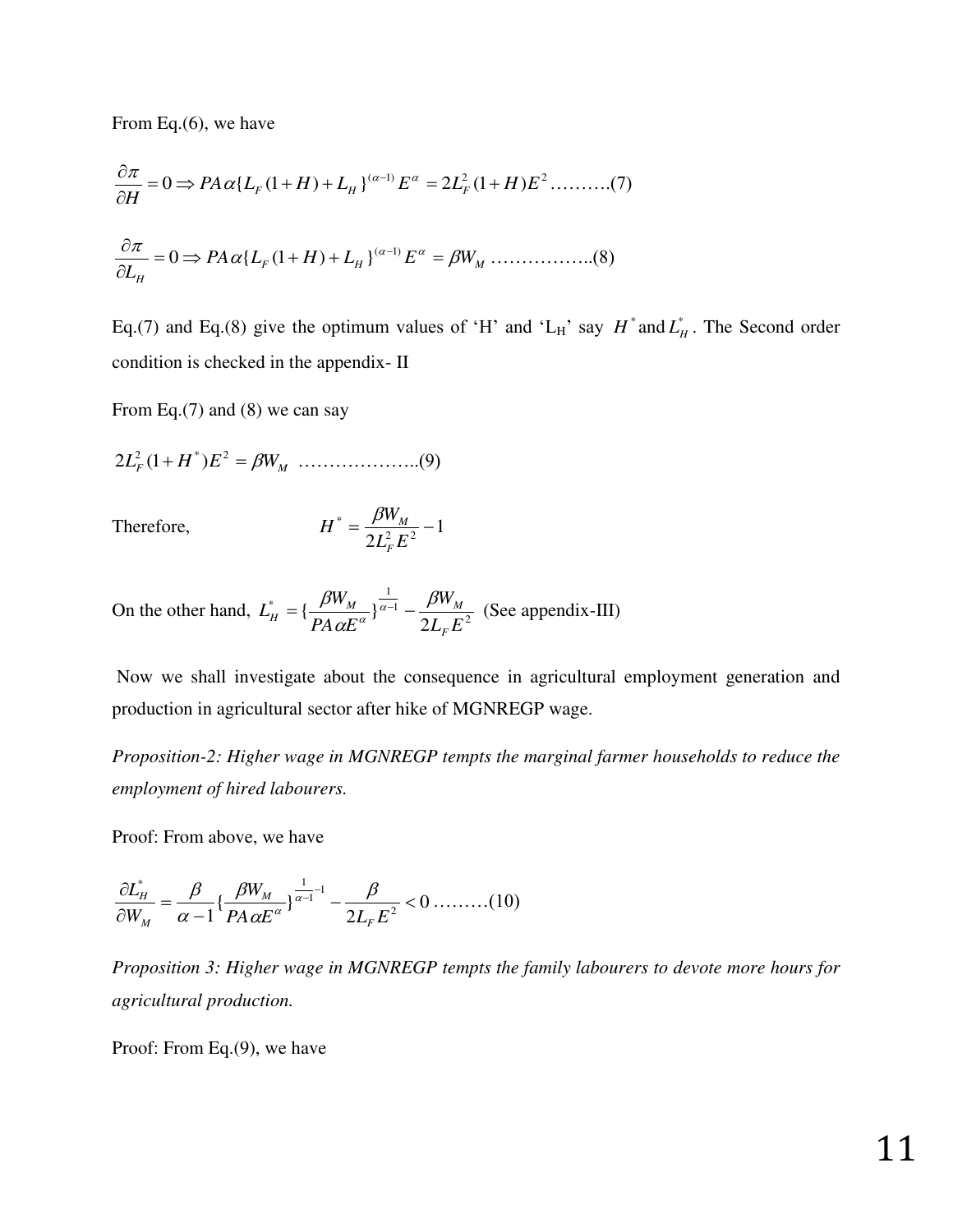$$
\frac{\partial H^*}{\partial W_M} = \frac{\beta}{2L_F^2 e^2} > 0 \dots \dots \dots (11)
$$

So if government wants to increase  $W_M$  then  $H \rightarrow \overline{H}$  which implies the marginal farmer households will reduce the recruitment of hired labourers and its own family labour force will have to work more than the normal working hour. This establishes the fact that  $H^* = H(W_M)$ and  $L_H^* = L_H(W_M)$ ..

Hence the indirect optimum net farm income function of the marginal farmer will be

$$
\pi^* = PA[L_F\{1 + H^*(W_M)\} + L_H^*(W_M)]^{\alpha} E^{\alpha} - C_W - W_M L_F - \beta W_M L_H^*(W_M) - L_F^2\{1 + H^*(W_M)\}^2 E^2
$$
  
.................(12)

Applying Envelope theorem we have

$$
\frac{d\pi^*}{dW_M} = -L_F - \beta L_H^* \quad < 0 \quad \dots \dots \dots \dots (13)
$$

$$
\frac{d^2\pi^*}{dW_M^2} = -\beta \frac{\partial L_H^*}{\partial W_M} > 0 \dots \dots \dots \dots (14)
$$

So the maximum net farm income curve of the marginal farmer is negatively sloped and convex in nature which establishes the fact that with the increase of *WM* the maximum net farm income of the marginal farmer household will decrease. So we have to find the critical value of *W<sup>M</sup>* beyond which the farm household will stop agricultural production for the second crop.

Here  $Min(W_M) = W_M$  $\rightarrow$  $(W_M) = \tilde{W}_M$  (see fig-2) i.e. the MGNREGP wage will never become zero but its possible subsistence level is denoted as*W<sup>M</sup>*  $\rightarrow$ . We have also mentioned that a marginal farmer household will continue his production as long as it earns at least more than  $\overline{\pi}$ . From equation (3) it is clear that  $\overline{\pi}$  curve is positively slopped and a straight line with respect to W<sub>M</sub>. Now at *W<sup>M</sup>*  $\rightarrow$ ,  $\pi^*$   $\pi$ . In figure-2 'k<sub>1</sub>' is the intersection point of these two curves where  $\pi^*$  curve intersects  $\overline{\pi}$  from above and the corresponding level of  $W_M$  will be  $\hat{W}_M$  (say) where the farm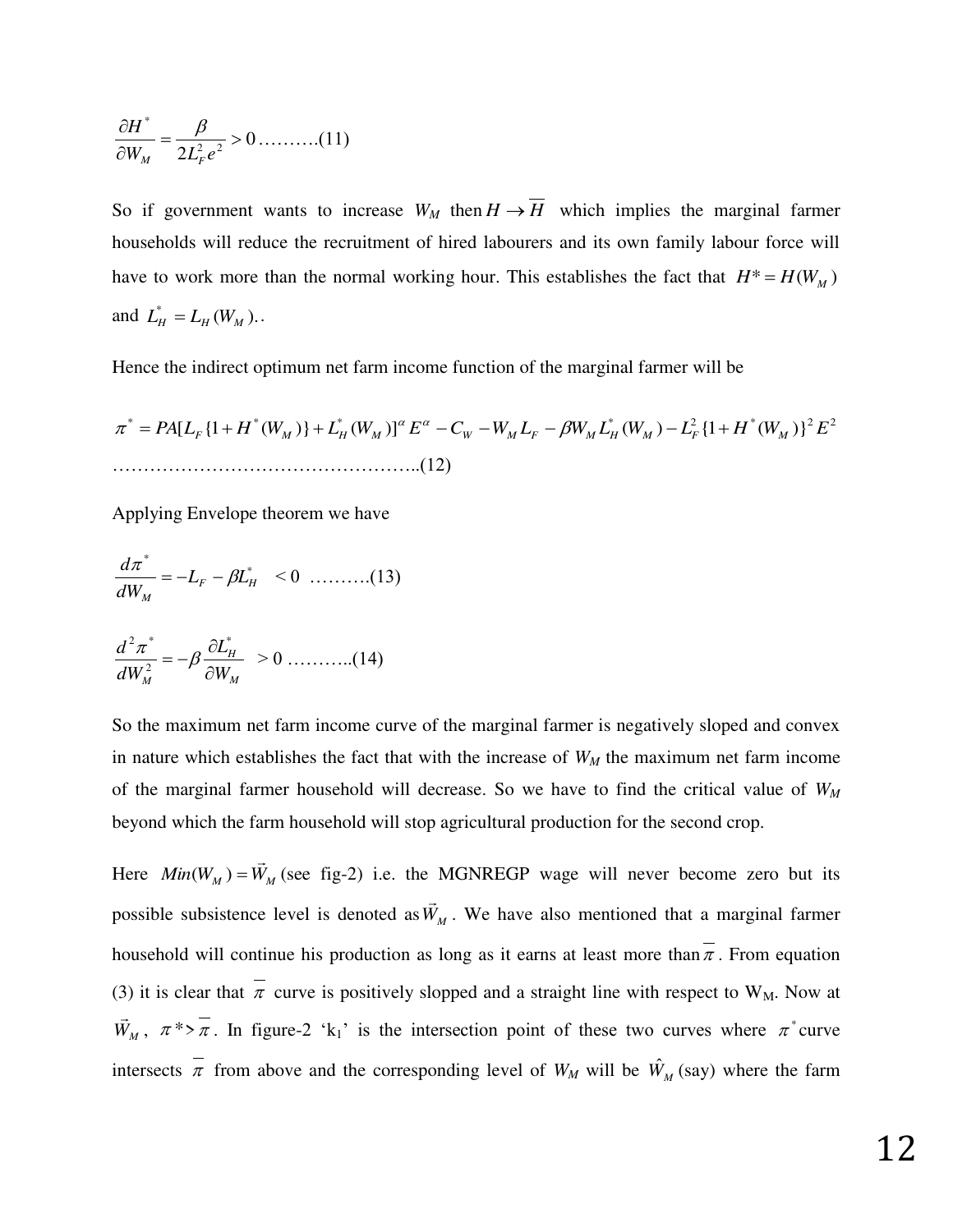household will be indifferent between his two options in terms of earnings. At  $\hat{W}_M$ ,  $\pi^* = \pi$ holds.(See Appendix IV)

Now when  $W_M$  increases to  $\hat{W}_M$ , there will be change in the critical value of  $\rho$ . When  $W_M \to$  $\hat{W}_M$  then  $\hat{\rho} \to \overline{\rho}$  (say), i.e, the prospective MGNREGP workers will be willing to keep more patience than the previous situation if the government hikes the MGNREGP wage per man day towards a limiting value. So at  $\hat{W}_M$  , the labour will be available for agricultural production when  $\rho > \overline{\rho}$ . Hence when  $W_M > \hat{W}_M$  and  $\rho < \overline{\rho}$ , no farmer will be willing to start agricultural production at unchanged *P* and *A*, because, then  $\pi^* < \pi$ .

Hence under the above circumstances, for sustainability of agricultural production in post rainy season, government should not hike one man-day wage under MGNREGP beyond  $\hat{W}_M$ . The following fig-2 also establishes the fact that if due to political pressure or any populist policy, government plans to hike MGNREGP wage beyond  $\hat{W}_M$  then for survival purposes the farmer will have no other option but to hike the price of the agricultural commodity which ultimately may create agricultural price inflation in the economy. It is observed from figure-2 that when  $W_M \in (\hat{W}_M, \overline{W_M})$  the farmer has no other alternative but to increase the price of the product to make production at least profitable. In Fig-2, the new net farm income curve is denoted as  $\pi^{**}$ when the crop price is increased from  $P_0$  to  $P_1$ . Other wise beyond  $\hat{W}_M$  with  $\rho < \overline{\rho}$ ,  $\overline{\pi} > \pi^*$ which establishes the fact that the farm household has to stop his agricultural production and engage totally in MGNREGP $^{10}$ .

l

<sup>&</sup>lt;sup>10</sup> Here it should be mentioned that like Neo-classical type labour market, hike of  $W_M$  will not reduce employment generation through MGNREGP because this public policy is entirely funded by government whose main objective is to generate employment as much as possible.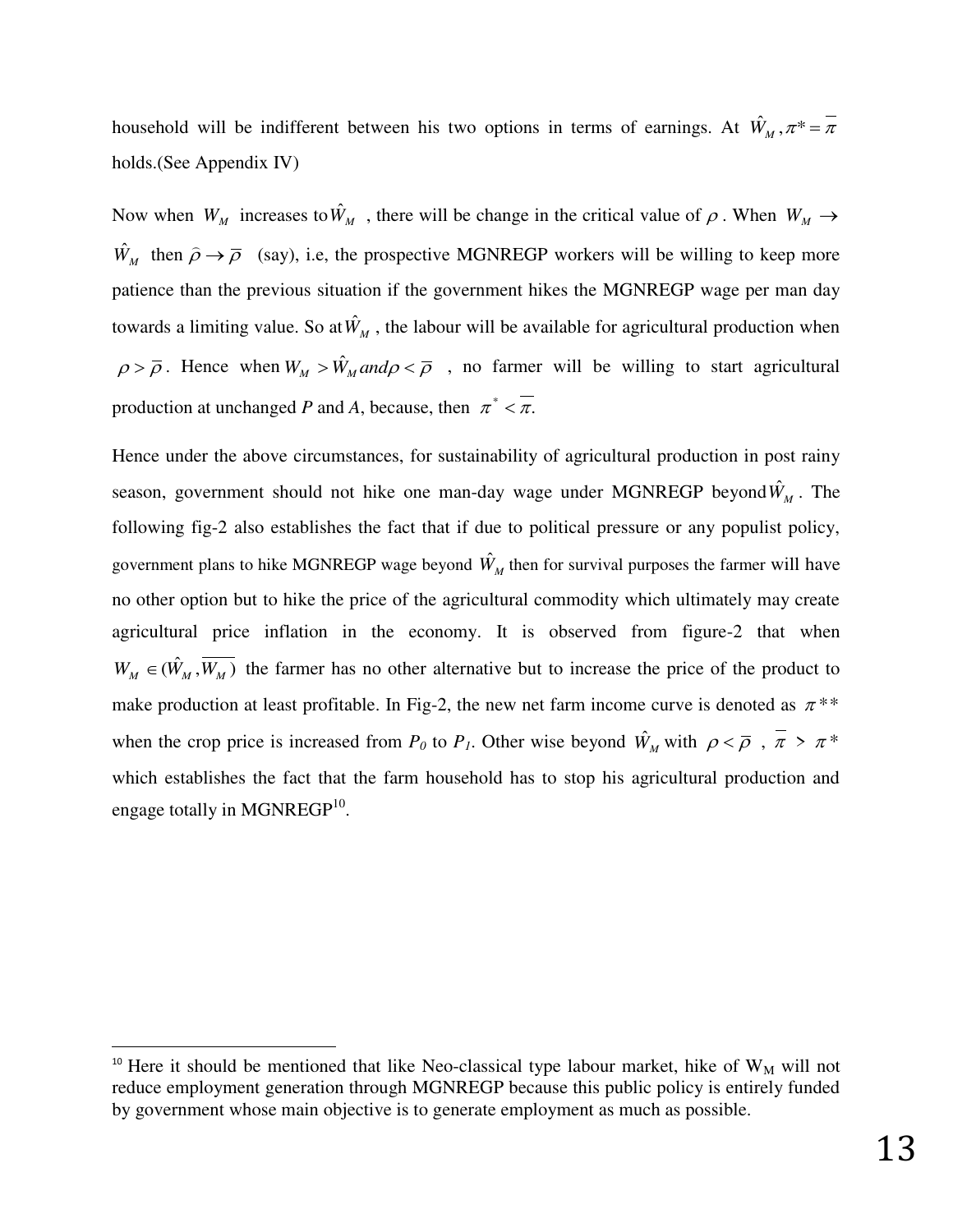

Determining the critical value of  $W_M$  and citing the possibility of price hike

# **III. Perspective on Aggregate Net Pecuniary Benefit of the rural poor in presence of MGNREGP.**

There is a growing concern that MGNREGP crowds out private employment (here employment in agriculture) because it is expected that expansion of MGNREGP may lead to lower participation of the poor in the private agricultural labour market. On the other hand, persistent hike in wages in private agricultural employment keeping in pace with the MGNREGP wages will also reduce the demand for labour in private labour market and hence labour may switch over from private to public employment. In this background that it is required to investigate the extent of aggregate net pecuniary benefit of the rural poor (viz. marginal farmers and agricultural labourers) in different contexts such as double cropping and mono cropping regions.

In India, bi-cropping areas cultivate "aman" and "boro" crops so far as paddy cultivation is concerned. The former is cultivated in rainy season when no (minimum) irrigation facilities are required. On the other hand, "boro" crops are cultivated in the winter season when proper irrigation facility is necessary. Moreover, in this season, fertilizers and other inputs are also compulsorily used up. In the present set up we incorporate these features of agriculture and also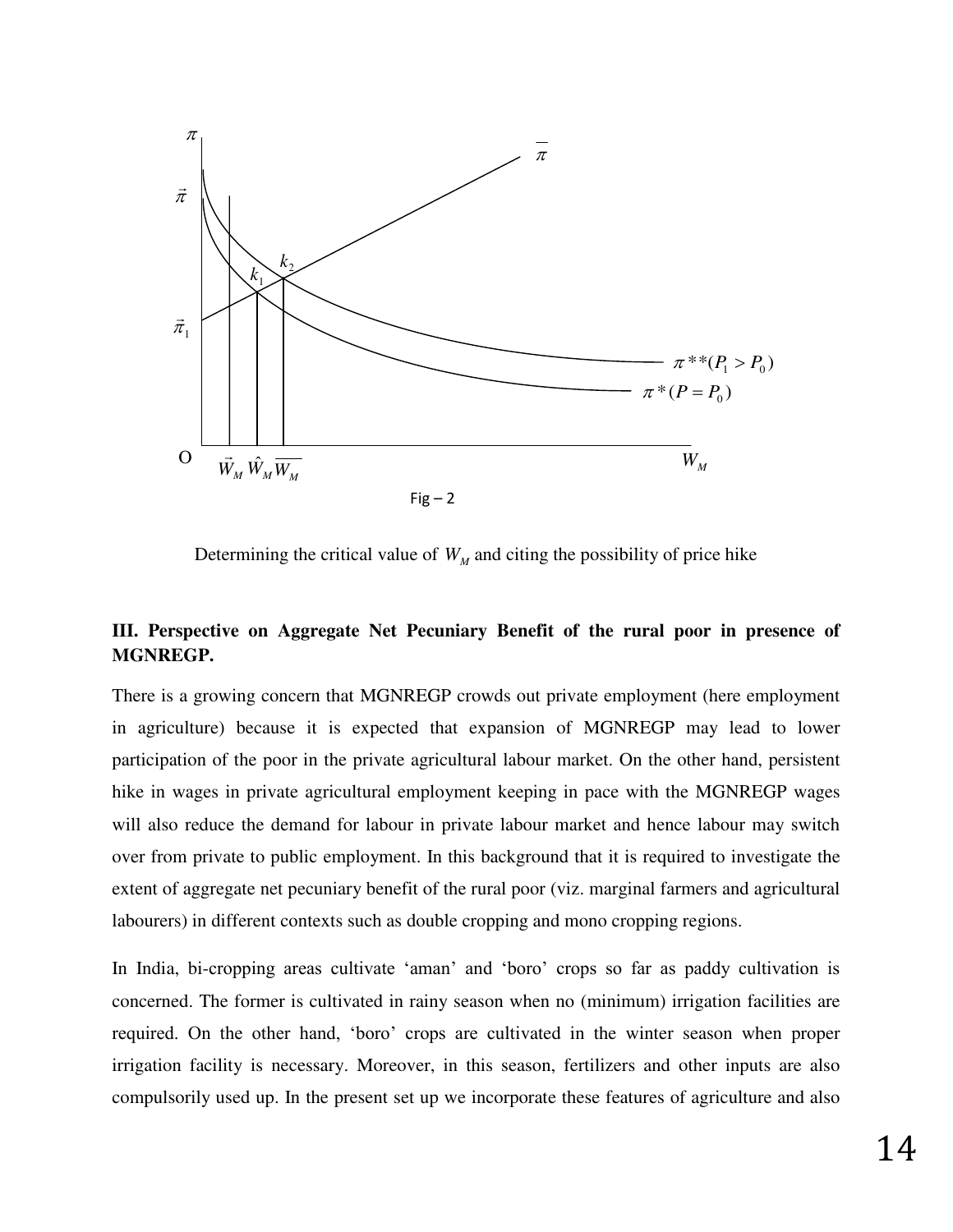presume the nature of employment of labour similar to that in agriculturally developed set up considered in our earlier discussion.

We consider a rural economy where there are *n* number of homogeneous marginal farmers and *N* number of equally efficient agricultural labourers. Here we subscribe the idea that  $\overline{\tau}$  is the total earnings of a farmer household if he does not get involved in agricultural activity in the winter or second crop production season. On the other hand,  $\pi$  is again the profit of a farmer household from agricultural activity for second crop production in the winter season.<sup>11</sup> Moreover, we consider the parameter "*A*" as before denoting the capital goods used up in agriculture not linked with MGNREGP works. We further hold that  $P = 1$ . Now we consider static one period (say one year) aggregate net benefit function of the rural poor in a village economy in different situations on the basis of the following assumptions.

It is assumed that Aggregate net benefit functions of different agents have one to one correspondence and monotonic relationship with their respective influencing factors, viz, profit for farmers and wage income for landless labourers etc. The analysis is also based on the belief that all adjustments and readjustments pertaining to wage and employment of labourers have already taken place. Now two possible contexts will be narrated.

*Context-1:* Suppose  $\pi \geq \overline{\pi}$  implying that the agricultural production activity is profitable even in a bi-cropping set up for both seasons and the required number of agricultural labourers working in agriculture is  $nL<sub>H</sub>$  which remains same in all seasons. In this set up, both cropping seasons are more or less peak seasons which are defined as the busiest times with numerous jobs on the field. The remaining  $(N - nL<sub>H</sub>)$  workers will work under MGNREGP. It is confirmed that  $\rho > \overline{\rho}$  and/ or  $W_M < \hat{W}_M$  which ensures relative unattractiveness towards MGNREGP works<sup>12</sup>. Here  $\lambda_M$  is the marginal product or average product in MGNREGP work apart from renovation of water bodies which facilitates irrigation.

 $\overline{a}$ 

<sup>&</sup>lt;sup>11</sup> See earlier exposition where  $\pi$  and  $\pi$  are carrying the same meaning.

 $12$  See the earlier section. Here we add the assumption that only those labourers who do not find any agricultural work join MGNREGP. Hence non existence of rural unemployment is here considered.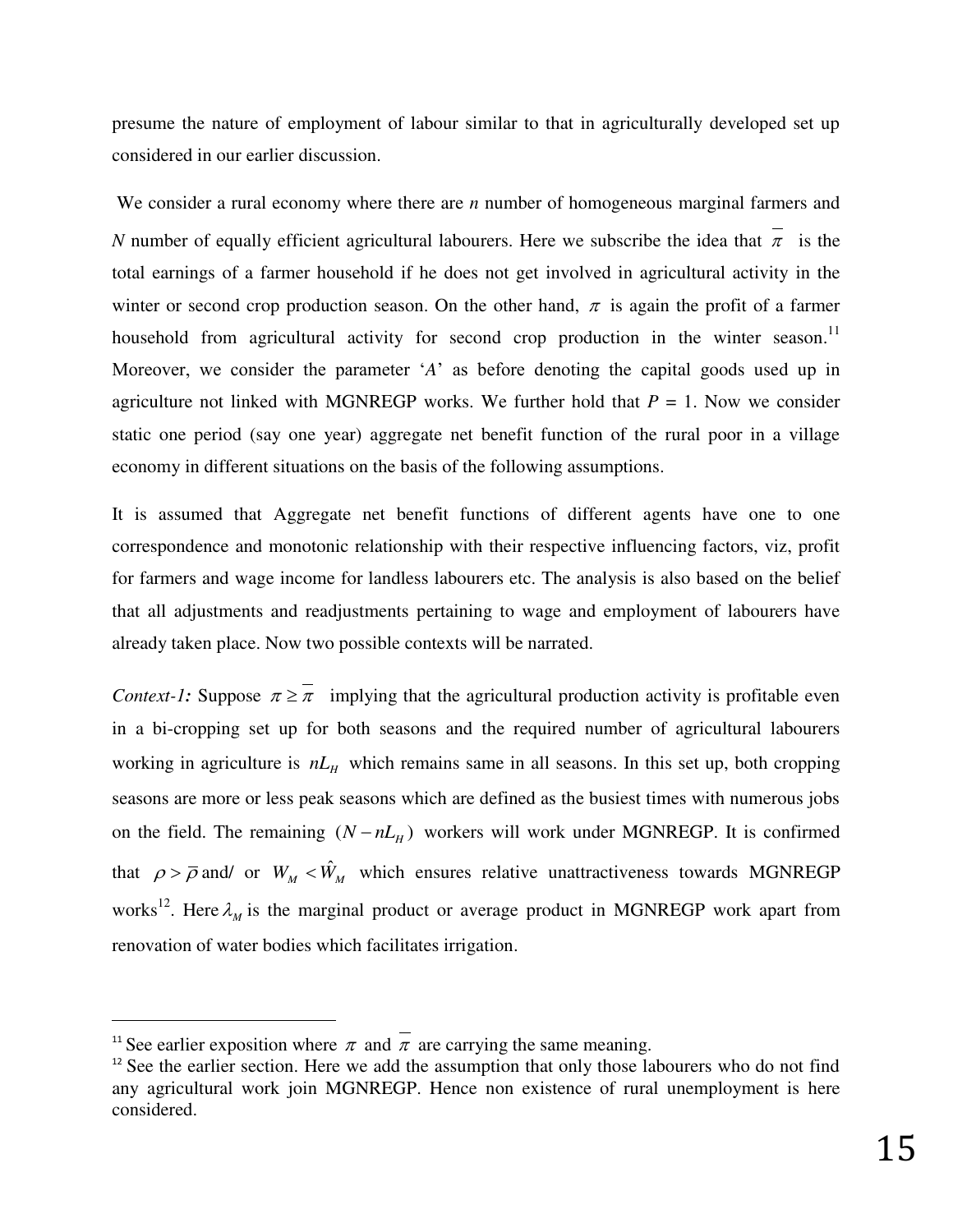It is also assumed that  $\lambda_M$  is directly proportional to the material cost involved in the MGNREGP project say, Z, such as  $\lambda_M = \theta Z$  (where  $\theta$  is constant of proportionality and  $\theta > 0$ ).

Now the aggregate net benefit function in context 1, i.e,  $B_1$  comprises of four parts.

(i). The first part is the net real value of output of *n* farmers in agricultural work in the two seasons (viz, aman and boro),

$$
[nA\{L_{F}(1+H)+L_{H}\}^{\alpha} E^{\alpha}+nA\{L_{F}(1+H)+L_{H}\}^{\alpha} E^{\alpha}-C_{w}-2nW_{M}L_{F}-2n\beta W_{M}L_{H}-2nL_{F}^{2}(1+H)^{2} E^{2}]
$$

Here  $C_w$  is the extra cost of provisioning for agricultural work (say, cost of water) during second crop production season (viz, boro season) which is not environmentally congenial. *C<sup>w</sup>* is considered to be a decreasing function of material cost (Z) say,  $C_w = \frac{\gamma}{2Z^2}$ . Here enhancement of Z will reduce the cost of irrigation, because the major works done under MGNREGP is digging of soil for construction of canals in public land to facilitate irrigation.<sup>13</sup> Moreover Z in no case here influences A, it will reduce the cost of cultivation mainly in winter season.

(ii). The second part is the value of output generated under MGNREGP,  $\lambda_M (N - nL_H)$ .

(iii). The third component of  $B_1$  is Net wage incomes of hired labourers in agricultural work,

$$
[2\beta nW_{M}L_{H}-2nL_{H}^{2}E^{2}]
$$

 $\overline{a}$ 

(iv). The last part includes net wage income earned through MGNREGP work

 $[e^{-\rho}W_M(N - nL_H) - (N - nL_H)^2 a^2 E^2].$ 

<sup>&</sup>lt;sup>13</sup> According to MGNREGA SAMEEKSHA (2012) published by Ministry of Rural Development, Government of India, with renovation of water bodies, water is available in the canals for up to eight months in a year and this has allowed the farmers to provide 3–6 additional watering to their paddy crops, the renovation increased the crop productivity by around 6–15 per cent, the bulk of the benefits for the farmers came in the form of diesel saving as they were able to replace costly well-irrigation.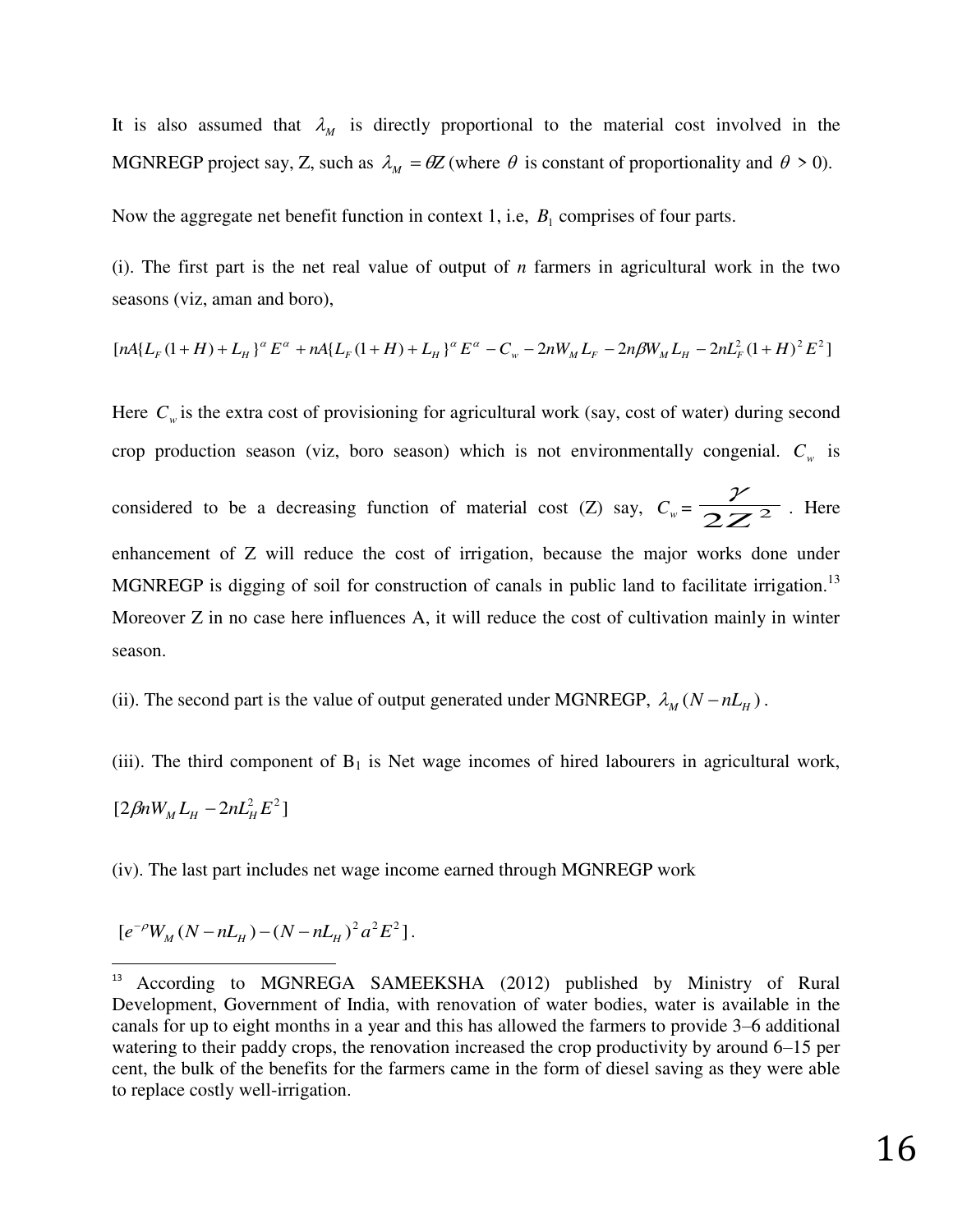$$
B_1 = nA\{L_F(1+H) + L_H\}^{\alpha} E^{\alpha} + nA\{L_F(1+H) + L_H\}^{\alpha} E^{\alpha} - \frac{\gamma}{2Z^2} - 2nW_M L_F - 2n\beta W_M L_H
$$
  

$$
-2nL_F^2(1+H)^2 E^2 + \theta Z(N - nL_H) + 2\beta nW_M L_H - 2nL_H^2 E^2 + e^{-\rho}W_M(N - nL_H)
$$
  

$$
-(N - nL_H)^2 a^2 E^2
$$
  
...

*Context-2***:** In monocropping region, when  $\pi < \pi$  for the second crop production, then the agricultural production activity becomes non-profitable in case of second crop production because all the agricultural labourers join MGNREGP. Moreover, the farmer household also joins MGNREGP after incurring the opportunity cost of not using the land.  $\rho < \overline{\rho}$  and/or  $W_M > W_M$  hold true which makes MGNREGP work attractive. Thus the region remains monocropping where no contestability remains from the point of view of either farmers or landless labourers. Rather, in this case MGNREGP supplements agriculture.

In this case, the specification of the aggregate net benefit function is same as that in context 1 albeit difference in expressions.

(i). The first part is the net real value of output of n farmers in agricultural work as far as first crop production (viz, aman production) is concerned,

$$
[nA\{L_{F}(1+H)+L_{H}\}^{\alpha} E^{\alpha}-nW_{M}L_{F}-n\beta W_{M}L_{H}-nL_{F}^{2}(1+H)^{2} E^{2}-R].
$$

(ii). The second part is the value of output generated under MGNREGP,  $\lambda_M (N + nL_F)$ .

(iii) The third part covers the net wage incomes of hired labourers in agricultural work,  ${n \beta W_M} L_H - n L_H^2 E^2$ 

(iv). The last part is composed of the net wage income earned through MGNREGP work,  ${e^{-\rho}W_M(nL_F+N) - (nL_F+N)^2 a^2 E^2}.$ 

Hence, the aggregate net benefit  $B_2$  can be expressed as:

$$
B_2 = nA\{L_F(1+H) + L_H\}^{\alpha} E^{\alpha} - nW_M L_F - \beta nW_M L_H - nL_F^2 (1+H)^2 E^2 - R
$$
  
+  $\theta Z(N + nL_F) + \beta nW_M L_H - nL_H^2 E^2 + e^{-\rho} W_M (nL_F + N) - (nL_F + N)^2 a^2 E^2$ .................(16)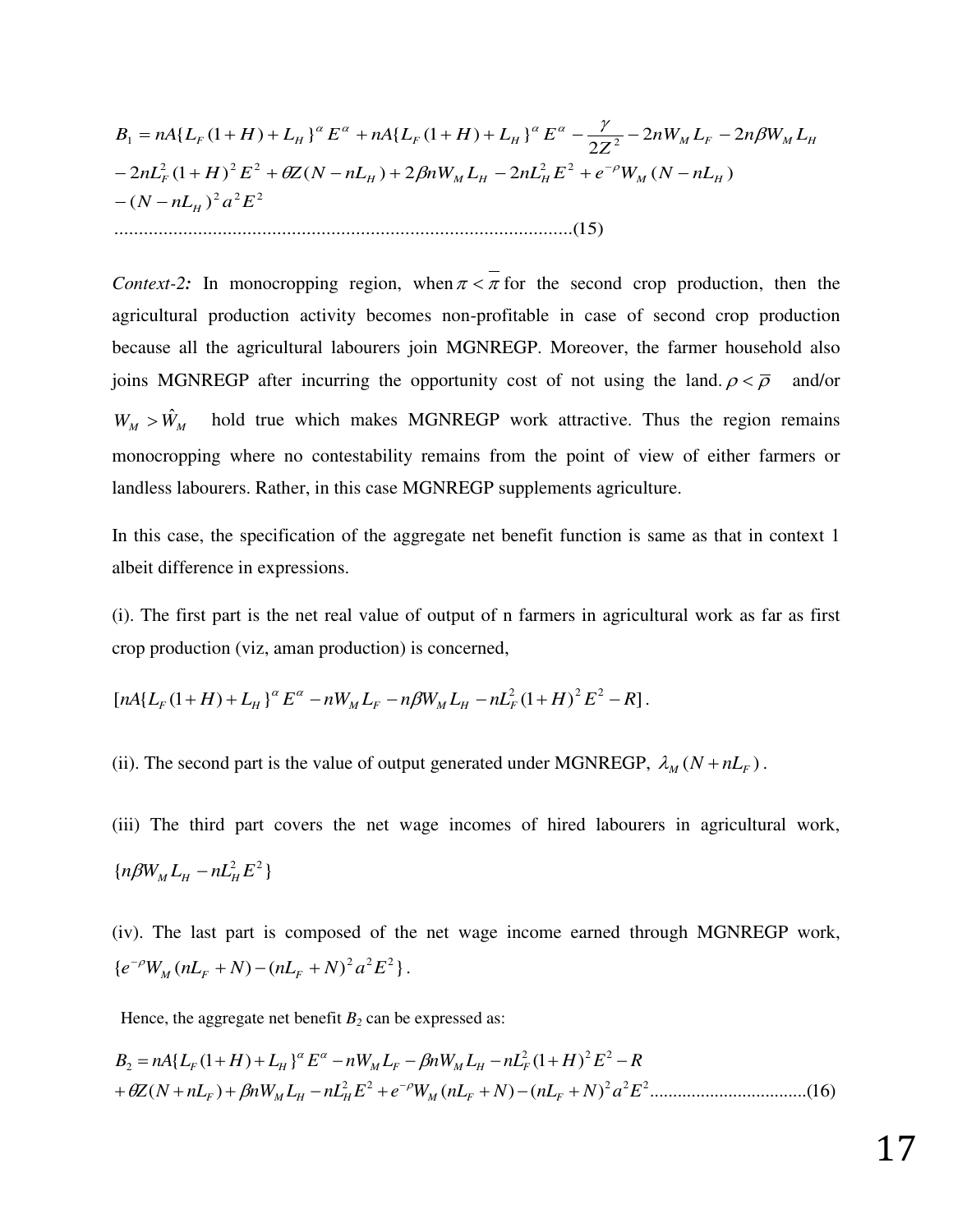As in the above instance there is distinct compartmentalization of the two activities (agriculture and MGNREGP), hence there is complementarities between them as far as yearly allocation of time is concerned yielding no trade off or contestability framework.

The basic objective of MGNREGP is not only to generate employment among rural labourers in post rainy season, but also to create some assets so that the region can be converted in to at least double cropping regions. So  $B_1 \geq B_2$  is here considered.

Again 
$$
B_1 \ge B_2
$$
 if  
\n
$$
nA\{L_F(1+H) + L_H\}^{\alpha} E^{\alpha} + \{(N+nL_F)^2 - (N-nL_H)^2\}a^2 E^2 + R
$$
\n
$$
\ge nW_M L_F + \{nL_F^2(1+H)^2 + nL_H^2\}E^2 + \theta Z(nL_H + nL_F) + e^{-\rho}W_M(nL_H + nL_F) + \frac{\gamma}{2Z^2}
$$

Which implies that the resultant benefit from bi-cropping nature of cultivation and potential implicit cost of expansion of MGNREGP is more than the potential explicit as well as the implicit costs of agriculture in general and of bi-cropping context in particular and potential benefits from MGNREGP. The following course of analysis will proceed on the basis of the above condition.

The character of the present theory implies that the aggregate net benefit of the rural poor consists of the interests of two sections, viz, marginal farmer households and agricultural labourers. Hence, the aggregate net benefit of the rural poor can be influenced by altering two crucial endogenous decision variables, viz, *H* and  $L_H$ . Now our aim is to maximize  $B_1$  with respect to *H* and  $L_H$  and analyze the nature of responsiveness of optimum  $B_1$  with respect to  $W_M$ , Z,  $\rho$  and *a* which can be regarded as the policy parameters here. Thus we have the optimization problem as discussed below where the underlying constraints are  $\rho > \overline{\rho}$  and/or  $W_M < \widehat{W_M}$ .

$$
\text{Max } B_1(H, L_H) = 2nA\{L_F(1+H) + L_H\}^\alpha E^\alpha - \frac{\gamma}{2Z^2} - 2nW_M L_F - 2nL_F^2(1+H)^2 E^2 + \theta Z
$$
\n
$$
(N - nL_H) - 2nL_H^2 E^2 + e^{-\rho} W_M(N - nL_H) - (N - nL_H)^2 a^2 E^2
$$

Now we have: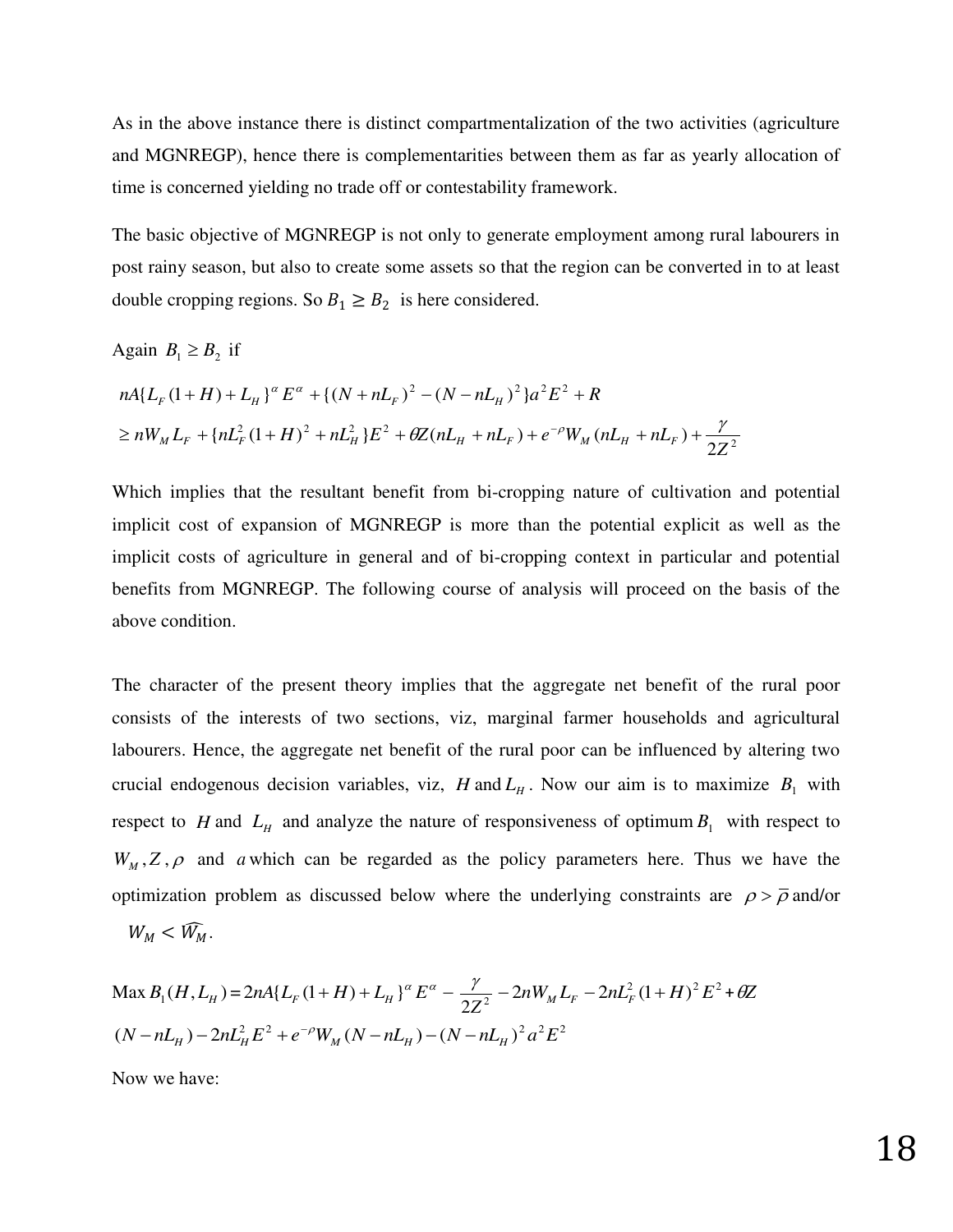$$
\frac{\partial B_1}{\partial H} = 0 \implies 2nA \alpha \{L_F (1+H) + L_H\}^{(\alpha-1)} E^{\alpha} = 4nL_F^2 (1+H)E^2 \dots \dots \dots (17)
$$
  
And 
$$
\frac{\partial B_1}{\partial L_H} = 0
$$

$$
\implies 2nA \alpha \{L_F (1+H) + L_H\}^{(\alpha-1)} E^{\alpha} + 2na^2 E^2 (N - nL_H) = 4nL_H E^2 + n\theta Z + ne^{-\rho} W_M \dots \dots (18)
$$

From equations (17) and (18) it appears that both *H* and  $L_H$  can be solved in terms of  $W_M$ ,  $\rho$ , Z *and a* . Suppose that the optimum values of *H* and  $L_H$  *areH*<sup>\*</sup> *and* $L_H^*$  respectively.

*Proposition 4: Higher wage in MGNREGP reduces the employment of hired labourers in agriculture and in turn increases the extra hours put in agriculture by the family labourers* 

From (17) and (18), we can write<sup>14</sup>

$$
4nL_F^2(1+H^*)E^2 = n\theta Z + 4nL_H^*E^2 + ne^{-\rho}W_M - 2na^2E^2(N - nL_H^*) \dots \dots \dots \dots (19)
$$

From (19) we have,

$$
\frac{\partial H^*}{\partial W_M} = \frac{ne^{-\rho}}{4nL_F^2 E^2} > 0 \dots (20)
$$

And

 $\overline{a}$ 

*B*

$$
\frac{\partial L_H^*}{\partial W_M} = \frac{ne^{-\rho}}{-2nE^2(2+na^2)} < 0 \dots (21)
$$

Hence the responsiveness of  $H^*$  *and* $L^*$ <sup>*H*</sup> with respect to  $W_M$  are respectively positive and negative. Therefore, the optimum values of *H* and *LH* respond in the same manner both in individual net farm income and aggregate net benefit contexts.

*Proposition 5: Due to more delay in payment of wages more rural landless labourers will be optimally willing to work as agricultural labourers ignoring the opportunity to work in* 

<sup>&</sup>lt;sup>14</sup> It is quite clear that finding out the exact expression of  $H^*$  and  $L^*$ <sub>H</sub> needs further mathematical techniques. Hence we use equations (17) and (18) again to get the flavor of comparative static results.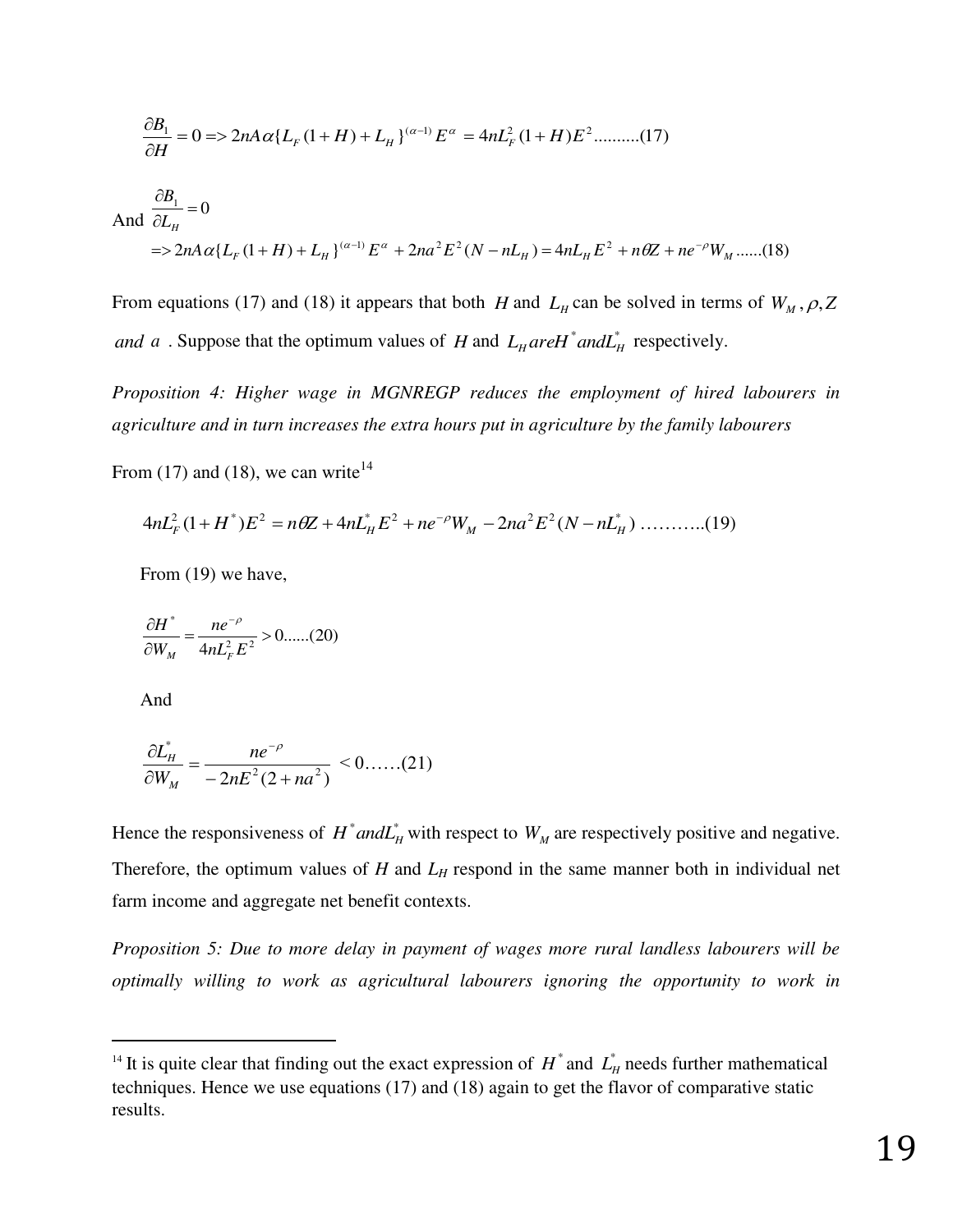*MGNREGP, leading in turn to the fall in the extra hours that the family labour force of the farmer household has to devote in the agricultural work.* 

From  $(19)$  we have,

$$
\frac{\partial H^*}{\partial \rho} = -\frac{n\rho W_M e^{-\rho}}{4nL_F^2 E^2} < 0 \dots \dots \dots (22)
$$

And 
$$
\frac{\partial L_H^*}{\partial \rho} = \frac{n\rho W_M e^{-\rho}}{2nE^2(2+na^2)} > 0
$$
 ....(23)

The result shows that as the wage payment in MGNREGP is delayed, the incentive towards joining in MGNREGP work falls. As a result, supply of agricultural labourers to the farming households increases resulting in the fall in the extra hours over and above the normal hours that a farmer household has to devote in the agricultural work.

*Proposition 6: In the short run increase in the material cost enhances the extra effort measured in terms of hours devoted by farming households in agriculture and on the other hand reduces the optimum demand for agricultural labourers in the agricultural activity.* 

Again from equation (19), we have,

$$
\frac{\partial H^*}{\partial Z} = \frac{n\theta}{4nL_F^2 E^2} > 0 \dots (24)
$$

And 
$$
\frac{\partial L_n^*}{\partial Z} = -\frac{n\theta}{2nE^2(2+na^2)} < 0 \dots (25)
$$

The intuition is that an increase in the allocation of material cost increases the productivity of agricultural land. As a result, agricultural output increases at unchanged level of employment. This induces farming households at least in the short run to put extra effort in terms of hours in agriculture followed by reduction in demand for hired labourers.

*Proposition 7: If there is increase in the effort level to be put in MGNREGP work, then the optimum agricultural employment of hired labourers will rise with a corresponding fall in the extra effort in terms of hours devoted by farming households.*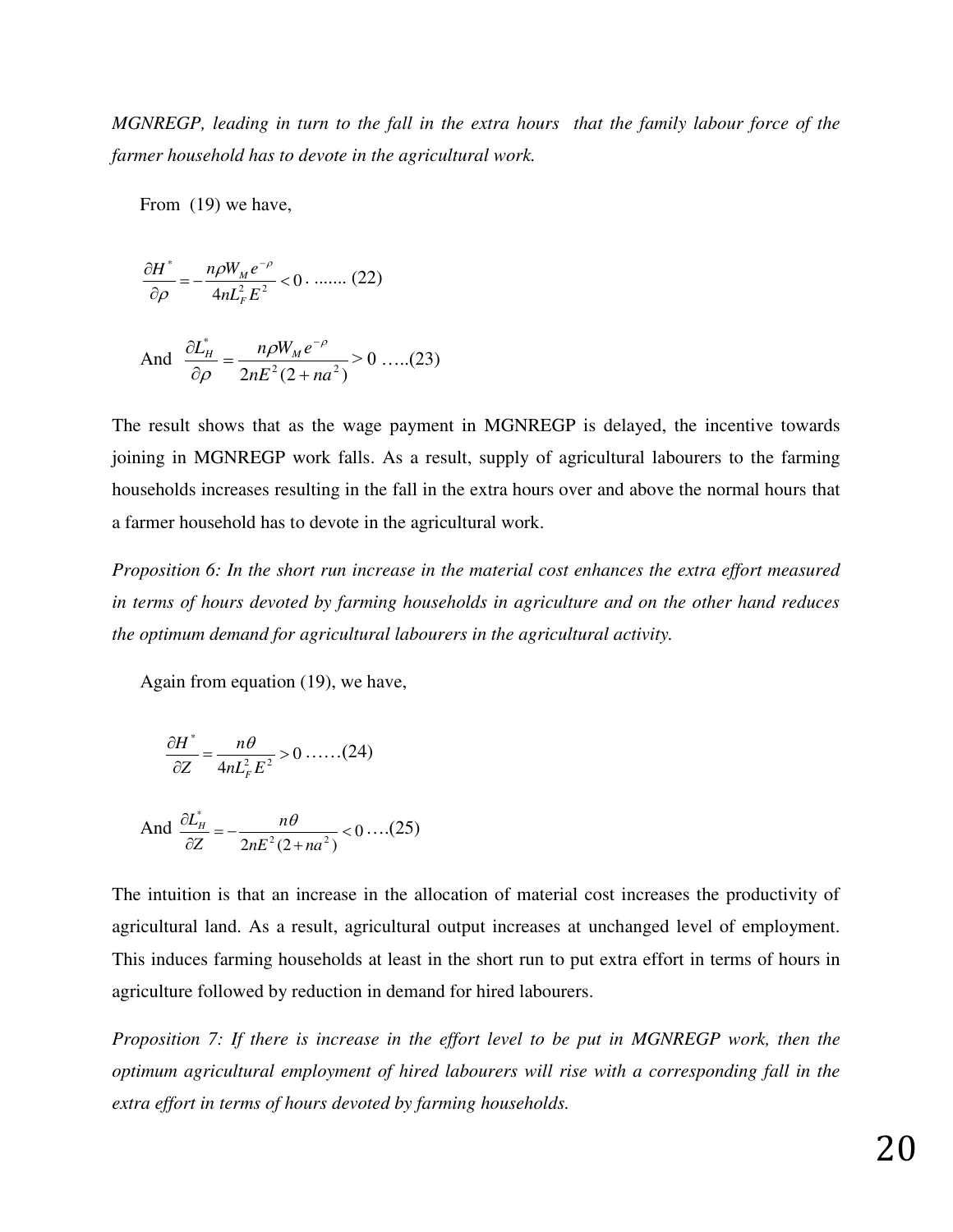Again from equation (19), we have,

$$
\frac{\partial H^*}{\partial a} = -\frac{a(N - nL_H)}{L_F^2} < 0. \tag{26}
$$
\nAnd 
$$
\frac{\partial L_H^*}{\partial a} = a(N - nL_H) > 0. \tag{27}
$$

One of the lucrative facts towards joining MGNREGP is the lower effort level vis a vis the agricultural work considering the corresponding wage payment. So if that effort requirement to complete on man-day MGNREGP work becomes high, then the casual labourers have no reasons to stick to MGNREGP with a lower wage as compared with agricultural work with a higher wage and high level of effort.

The ongoing analysis has established the fact that  $H^* = H(W_M, \rho, Z, a)$  and  $L_H^* = L_H(W_M, \rho, Z, a)$ . Hence the optimum aggregate net benefit function of the rural poor will be

$$
B_1^*(W_M, \rho, Z, a) = 2nA[L_F\{1 + H^*(W_M, \rho, Z, a)\} + L_H^*(W_M, \rho, Z, a)\}^{\alpha} E^{\alpha} - \frac{\gamma}{2Z^2} - 2nW_M L_F - 2nL_F^2\{1 + H^*(W_M, \rho, Z, a)\}^2 E^2 + \theta Z\{N - nL_H^*(W_M, \rho, Z, a)\} - 2n\{L_H^*(W_M, \rho, Z, a)\}^2 E^2 + e^{-\rho}W_M\{N - nL_H^*(W_M, \rho, Z, a)\} - \{N - nL_H^*(W_M, \rho, Z, a)\}^2 a^2 E^2
$$

*Proposition 8: Enhancement of MGNREGP wage increases the optimum aggregate net benefit of the rural poor if the relative size of the agriculturally unemployed labourers is sufficiently large.* 

With the help of Envelope theorem we have,

$$
\frac{d\overline{B}_{\perp}^{*}}{dW_{M}} = e^{-\rho} \{ N - nL_{H}^{*}(W_{M}) \} - 2nL_{F} \dots \dots \dots (28)
$$

The responsiveness of maximum aggregate net benefit of the rural poor with respect to MGNREGP wage is conditional upon the size of agriculturally unemployed labour force vis-àvis the size of family labour force in a particular village economy. If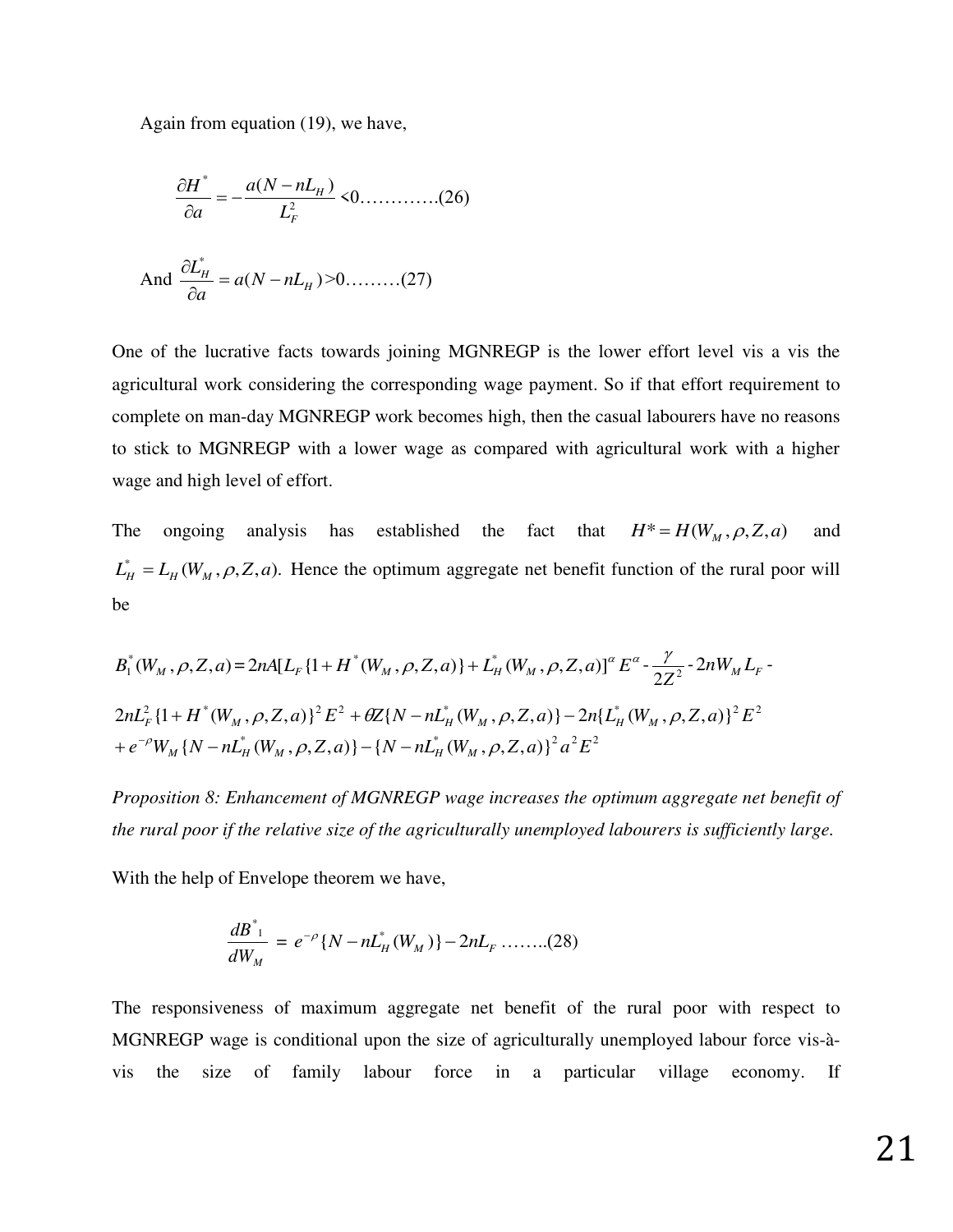${N-nL_{H}^{*}(W_{M})}>2nL_{F}$ , then  $\frac{dE_{1}}{dE_{H}}>0$  $e^{-\rho}\{N - nL_{H}^{*}(W_{M})\} > 2nL_{F}$ , then  $\frac{dB_{1}^{*}}{2} >$ *M*  $H^{(W_M)}$   $\leq$   $2nL_F$ , then dW  $e^{-\rho}$  { $N - nL_H^*(W_M)$ } >  $2nL_F$ , *then*  $\frac{dB_1^*}{W_H}$  > 0 and vice versa. Hence the model prescribes for clear

mapping of employment status in area specific manner.

*Proposition 9: The responsiveness of maximum aggregate net benefit function with respect to the delay in payment of wages is unconditionally negative.* 

Although  $\rho$  is subjective and depends on individual's perception, yet  $\rho$  can be influenced by the government deliberately as a policy parameter without altering  $W_M$ . From the optimum aggregate net benefit function of the rural poor, we have,

$$
\frac{dB_1^*}{d\rho} = -e^{-\rho}W_M\{N - nL_H^*(\rho)\} < 0 \dots (29)
$$

Presently wage payment through MGNREGP is done through bank account. This is undoubtedly a positive "financial inclusion" drive among the rural poor. This also has reduced the intensity of corruption at panchayat level during the time of wage payment. But the poor rural participants always want to get the payment instantly or with in very short time period after completion of job. Sometimes due to administrative inefficiency the payment is delayed and if that happens then that adversely impacts the maximum aggregate net benefit of the rural community in double- cropping areas.

*Proposition 10: Maximum aggregate net benefit function varies directly with the change in material cost. i.e, it is an increasing function of material cost.* 

$$
\frac{dB_1^*}{dZ} = \frac{\gamma}{Z^3} + \theta \{ N - nL_H^*(Z) \} > 0 \dots \dots \dots \dots (30)
$$

Thus as allotment towards material cost in MGNREGP increases, aggregate net benefit of the rural poor unambiguously rises. So implementation of MGNREGP in a particular rural area can improve aggregate net benefit through enhancing the feasibility of multiple cropping system which can be regarded as a positive fall out of MGNREGP.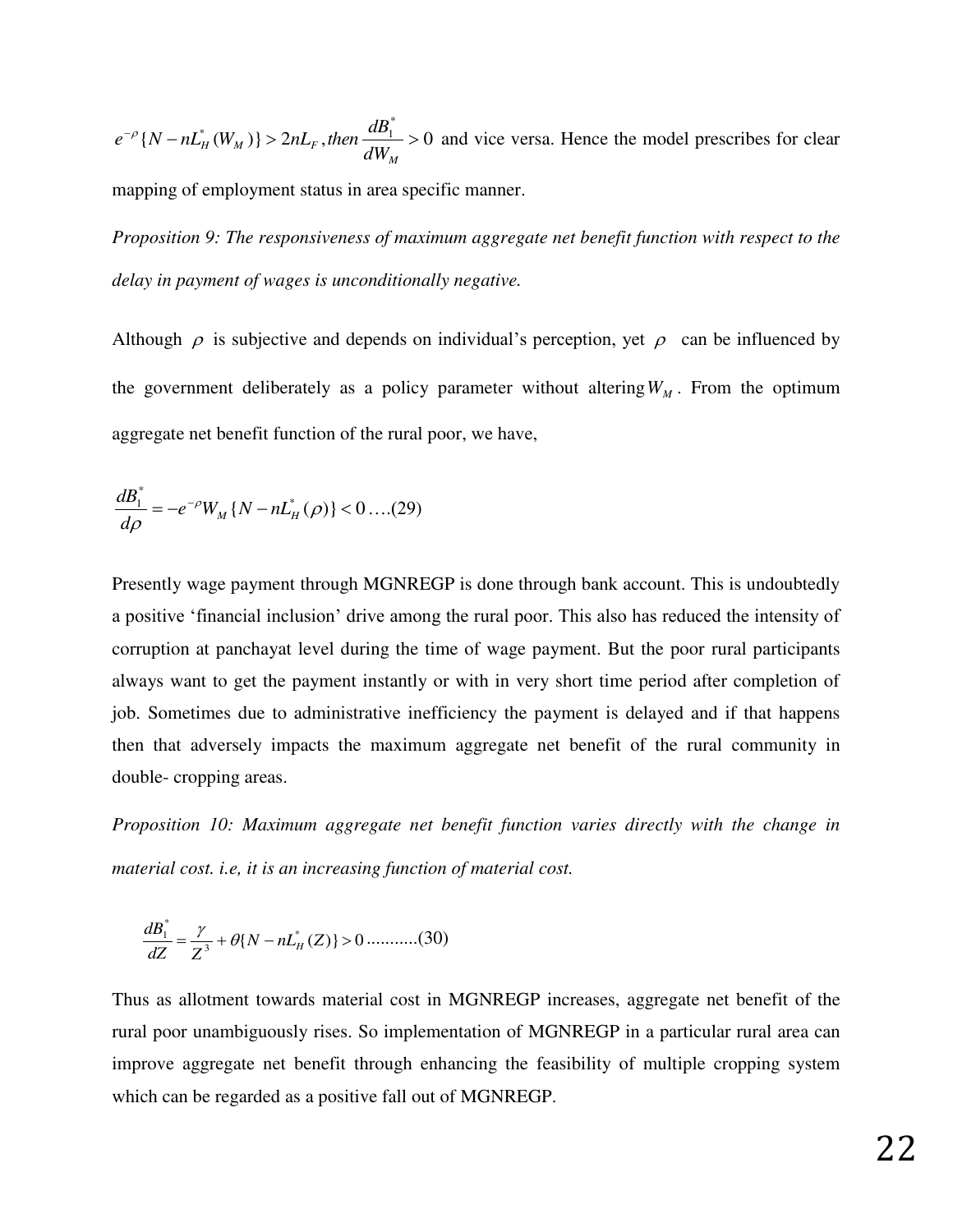*Proposition 11: Reduction of effort level required to complete one man-day work through MGNREGP enhances the aggregate net benefit of the rural poor.* 

Suppose, to complete on man-day work through MGNREGP a labourer has to dig 80 cubic foot soil. But the government decides that a labourer can complete that after digging only 50 cubic foot soil. Then a labourer of MGNREGP has to devote less effort to complete one man-day work.

From the optimum aggregate net benefit function we get

$$
\frac{dB_1^*}{da} = -2aE^2\{N - nL_H^*(a)\} < 0 \dots \dots \dots (31)
$$

Given other parameters, if the government reduces the effort level required to complete one man -day work through MGNREGP then it unambiguously enhances the aggregate net benefit of the rural poor in the village economy.

#### **IV. Concluding observations**:

The constructive impact of MGNREGP has been undeniable. A rise in MGNREGP wage may create a positive economic impact in the sense that it can improve the livelihood of the rural poor. But it has also contributed to rise in farm input costs and withdrawal of labour from farm sector therefore adversely affecting agricultural operation and crop prices viz, food prices. The motivation behind the present theory emerges from this adverse impact of MGNREGP on the agricultural ambience. Section II ends up with a culmination point where ceteris paribus, enhancement of MGNREGP wage above a critical level will stop agricultural activity in post rainy season. Again, keeping an eye on the broad objective of the study (viz, impact of MGNREGP on the rural poor), we evaluate the same in section III by looking at the impact of introducing MGNREGP on aggregate net benefit of the rural poor under the auspices of two different agricultural circumstances. In this regard, a prominent observation is that there arises no conflict between agriculture and MGNREGP from the point of view of the rural poor in mono cropping contexts, rather MGNREGP supplements agricultural employment and income there. Thus it is found that the impact of changes in the relevant policy parameters on aggregate net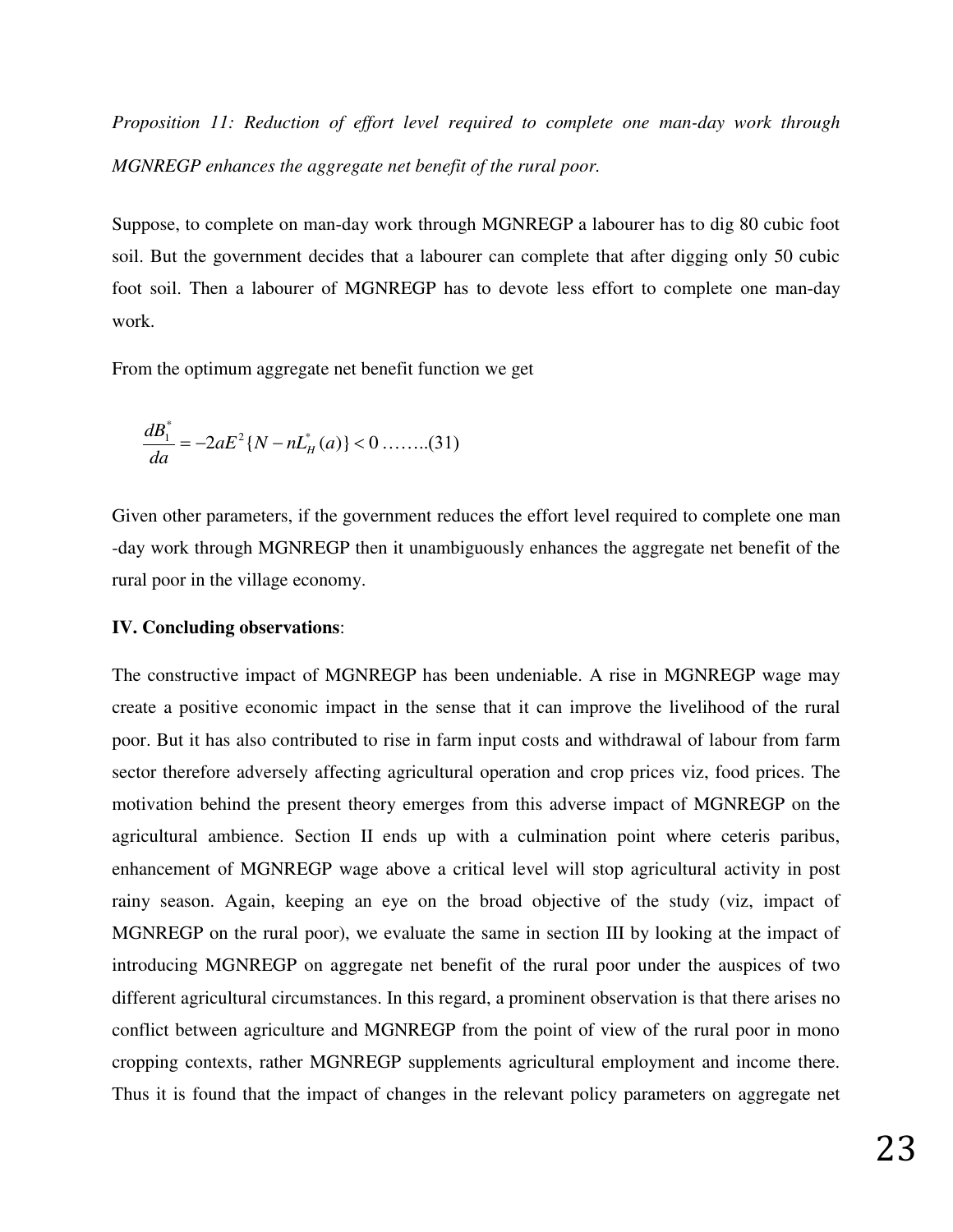benefit in such contexts becomes redundant. But under certain conditions the double cropping systems will give more benefit for the rural poor than single cropping system. It is observed that hike of MGNREGP wage may not benefit the overall rural community. In other situations the effect is unambiguous. So we can have some policy recommendations:

#### **Policy implications:**

 The impact of MGNREGP and that of subsequently related policy changes need to be reassessed and it cannot be weighted in just political terms. In a nutshell, there is requirement of context specific and region specific policy design and implementation especially pertaining to MGNREGP wage escalation. It also comes out from the model that delay in payment of MGNREGP wage and work effort criteria in MGNREGP are very important factors affecting the decision of a labourer in choosing between agricultural work and MGNREGP work. So a few policies related to some important aspects of MGNREGP are here suggested:

- 1. Before hiking MGNREGP piece rate government should justify its practical impact on village economy because it should be remembered that it is not always possible for the small and marginal farmers to offer government declared minimum wage to his farm labourers. It is identified that enhancement of MGNREGP wage beyond a limiting value will stop agricultural production and government must refrain itself from reaching out that stage. Apprehension of proper rural employment scenario at village level is a prerequisite in this case. In double cropping region, areas with relatively large number of agriculturally unemployed casual landless labourers can only get the benefit of MGNREGP wage escalation and will make a positive impact on aggregate net pecuniary benefit to the rural poor.
- 2. Delay in payment of wages has remained a disadvantageous aspect of MGNREGP since its inception. It is observed that the beneficiaries have the only concern regarding the implementation of MGNREGP that the payment should be made in due time. The existing theory clearly shows why it is so. Yet sustenance of agriculture in non rainy season may necessitate a delicate policy mix. If the government plans to raise the MGNREGP wage, it may be accompanied by increase in work effort criteria under MGNREGP and/or delay in payment of wages ( $\hat{\rho} \rightarrow \overline{\rho}$ ) so that availability of labour to agriculture does not drastically fall.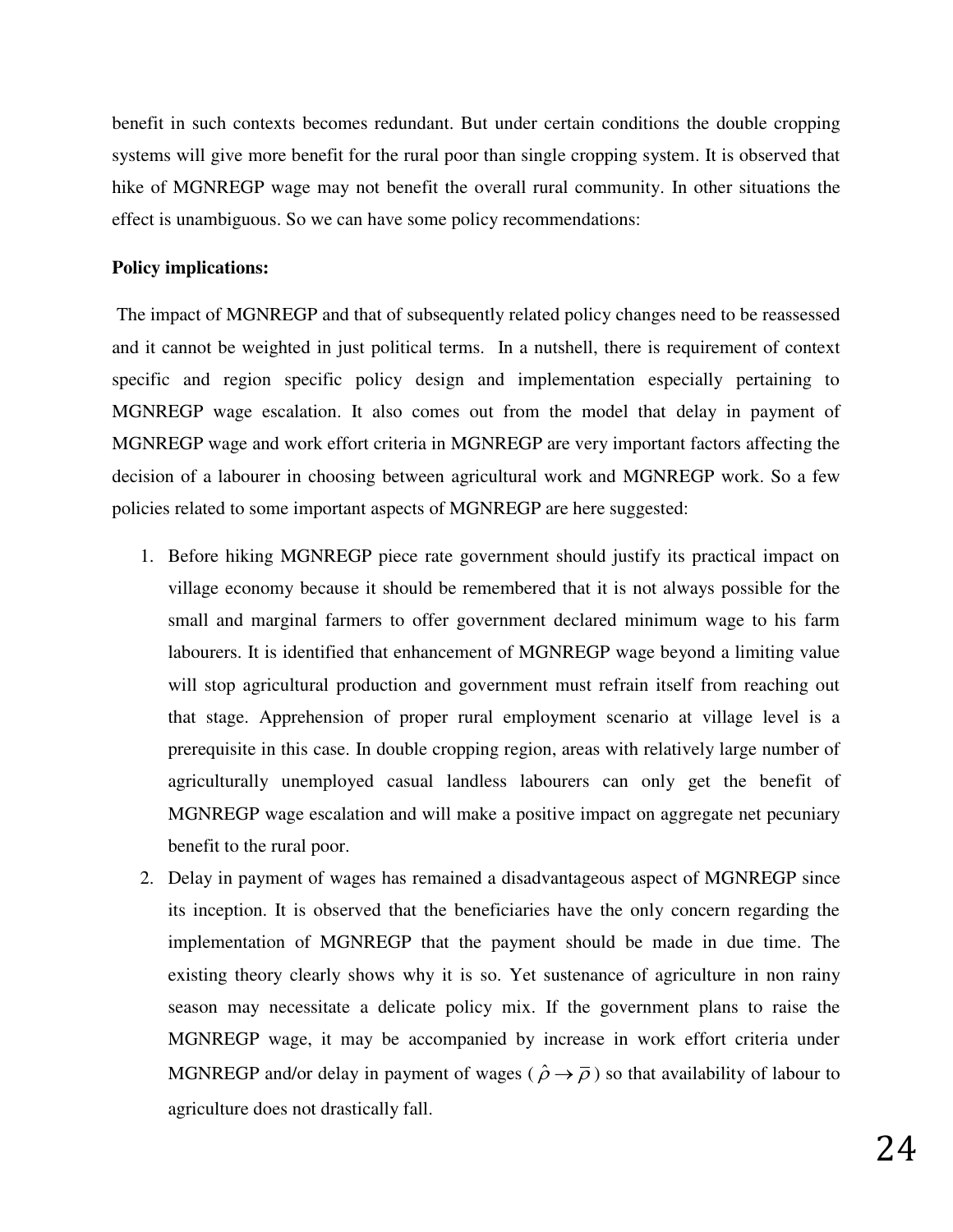- 3. MGNREGP work should always be done not only as employment generation programme but also in asset creation which can help the marginal farmers to improve their productivity as well as net farm income in their agricultural production resulting in a positive impact on the aggregate net benefit of the rural poor. This in turn necessitates an adequate increase in the allotment towards material cost in MGNREGP work as and when required.
- 4. The government should arrange work per man-day under MGNREGP in such a way that the assigned labourer has to work at least 8 hours effectively without shirking. This can be exercised in mono-cropping regions and in those agriculturally developed regions where employment of agricultural labourers is sufficiently large, because in that case the adverse impact on aggregate net benefit is somewhat dampened. This type of programme implementation weakens the power of hindrance towards the supply of labour during the time of agricultural production.
- 5. Last but not the least; a holistic policy suggestion is that the government should strictly instruct to local panchayat to arrange jobs through MGNREGP only in the agricultural slack season. All the regions in India are not equally developed in agriculture. In many parts of India, we observe the presence of multiple cropping and in those areas the casual labourers are getting job as agricultural labourers more than 150 days annually. If it is observed that the region is agriculturally developed and even the small farmers are cultivating their own land with the help of hired labour more than once in a year then government can reduce the target days of employment generation of each willing household from 100 man-days. This only can reduce the possibility of choice of an agricultural labourer between private employment and public employment through MGNREGP mainly in the agricultural peak season. This only can help the marginal farmers to make their cultivation profitable even at subsistence level through controlling their labour cost.

#### **Contribution, limitation and future scope of the study:**

The wage rates of agricultural labourers have substantially increased in recent years after the expansion of MGNREGP. Also there has been the phenomenon of workers getting diverted from agriculture and creating shortages of labour in agriculture due to higher wages in MGNREGP.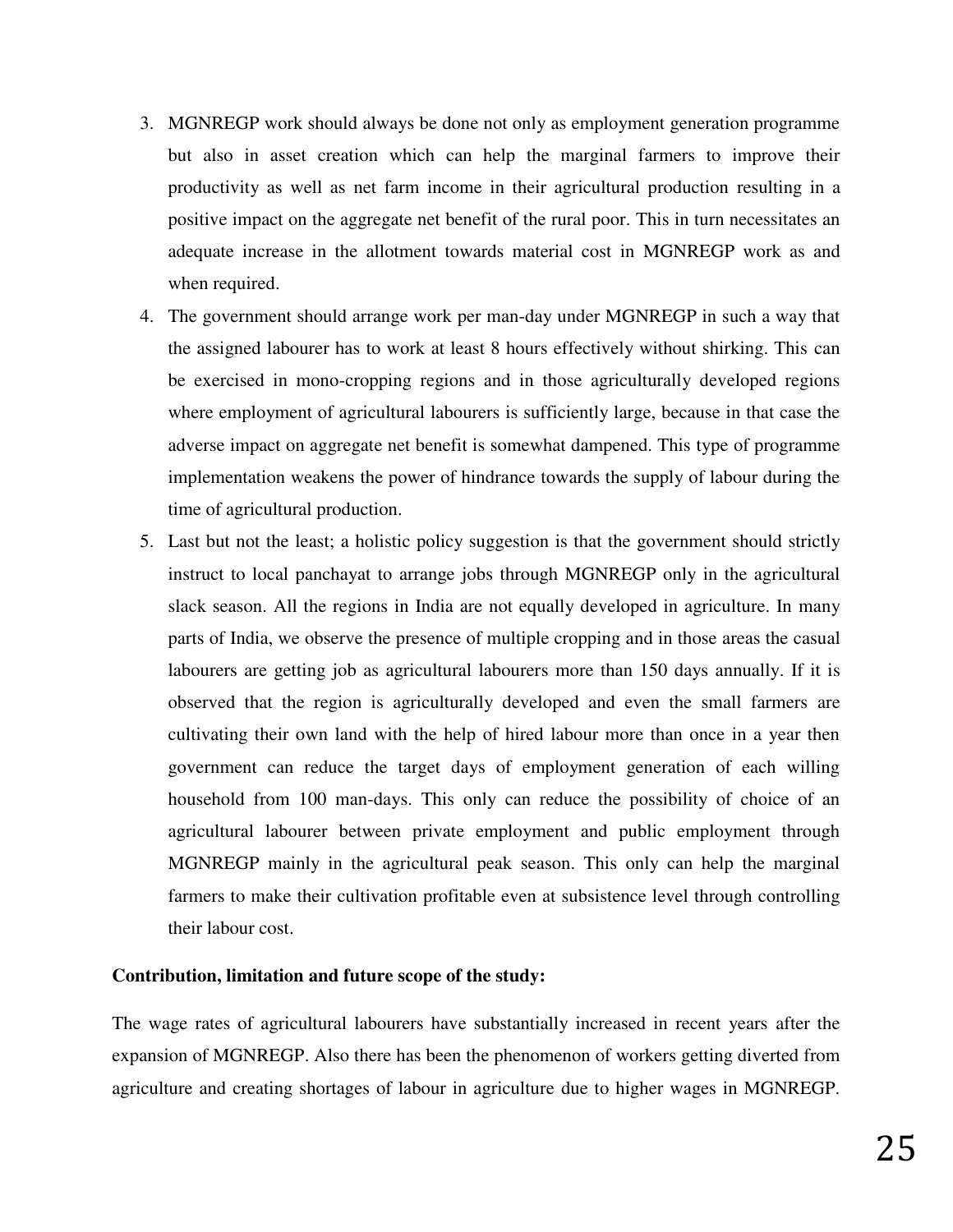This model has abstracted the interplay through considering a village economy which consists of two types of vulnerable rural population sections, viz, marginal farmers and landless agricultural labourers. This paper explores the implications MGNREGP in the village economy and subsequent parametric shifts under the same on agricultural employment and income scenario. Moreover, farmers have improved their irrigated areas and changed the cropping patterns for realizing higher productivity and income in areas treated through MGNREGP works making it imperative to reorient wage cost and material cost composition under the scheme. The model has asserted this fact by depicting a favourable impact of material cost on aggregate net benefit of the rural poor.

Bearing the protocol of a theoretical model, the present model is undoubtedly an abstraction from real life disruptions, thus, involving restrictions (eg, non stochasticity and static nature etc). Hence there can be considerable advancements made in the study in future by ameliorating with these restrictions.

Thus in the context of substantial underemployment prevailing in rural areas, the extent to which the theory works is an empirical question. The model is based on total absence of private nonfarm employment and migration from/to other places. If those factors are incorporated then the rural labourers in post rainy season will have different types of employment opportunities. That situation may create different impact on local labour market. The impact of MGNREGP on private farm wages in such areas may not be much. The analysis is based on the condition that double cropping can generate much more benefit in the village economy than single cropping. It is required to empirically validate the propositions of the model which again leaves the scope for future research.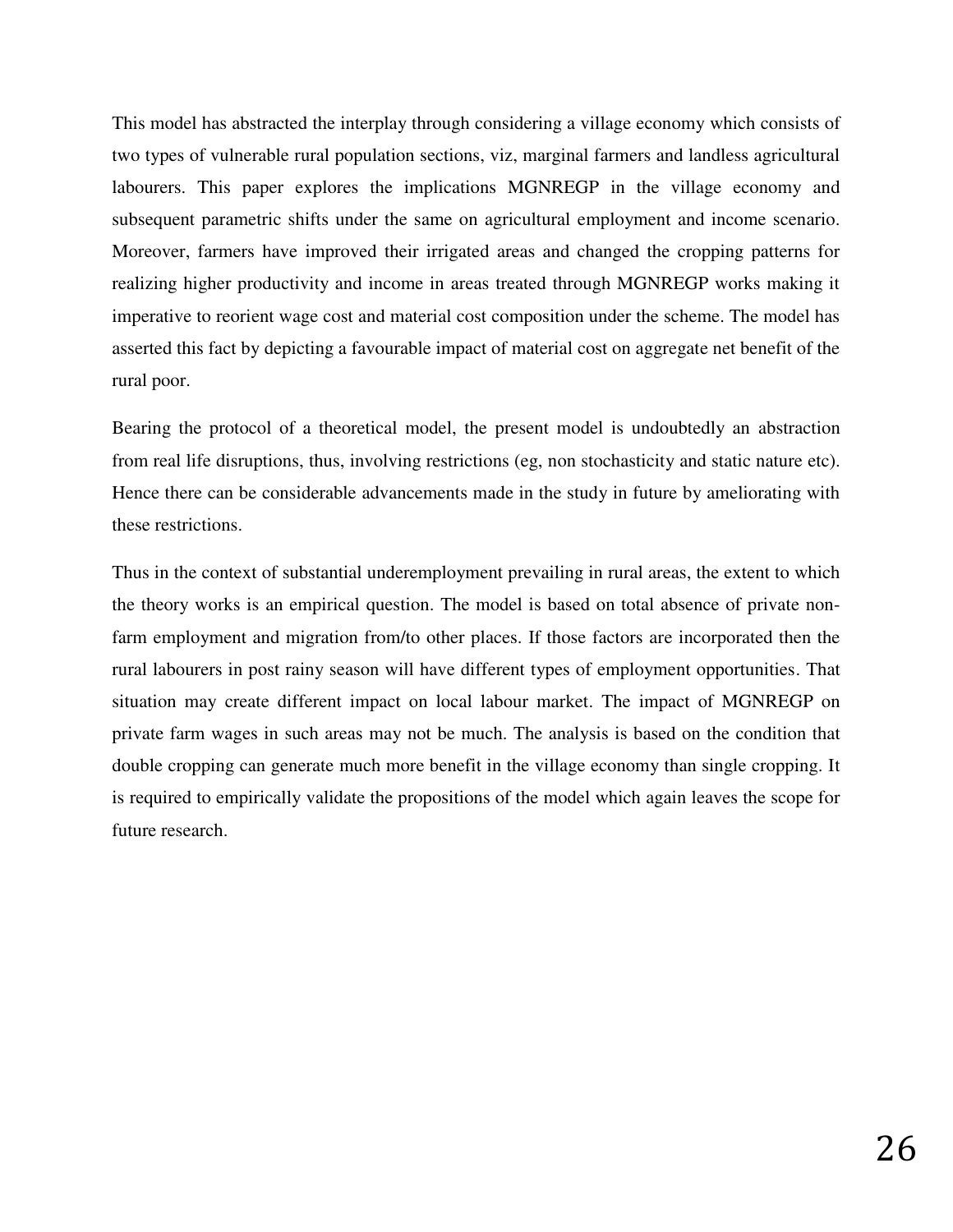# **Appendix- I**

When  $E_{NREGA} = E_{AG}$ ,

$$
e^{-\rho}W_M - a^2E^2 = \beta W_M - E^2
$$

$$
e^{-\rho} = \beta - \frac{E^2(1-a^2)}{W_M}
$$

$$
\hat{\rho} = \log \frac{1}{\beta - \frac{E^2(1-a^2)}{W_M}}
$$

# **Appendix- II**

From equation (7) and equation (8) we have

$$
\frac{\partial^2 \pi^*}{\partial H^2} = PA\alpha(\alpha - 1)\left\{L_F(1+H) + L_H\right\}^{(\alpha-2)}E^{\alpha} - 2L_F^2E^2 < 0
$$
\n
$$
\frac{\partial^2 \pi^*}{\partial L_H^2} = PA\alpha(\alpha - 1)\left\{L_F(1+H) + L_H\right\}^{(\alpha-2)}E^{\alpha} < 0
$$
\n
$$
\frac{\partial^2 \pi^*}{\partial L_H \partial H} = PA\alpha(\alpha - 1)\left\{L_F(1+H) + L_H\right\}^{(\alpha-2)}E^{\alpha} < 0
$$

Now according to second order condition it is observed that

$$
\begin{vmatrix}\n\frac{\partial^2 \Pi^*}{\partial H^2} & \frac{\partial^2 \Pi^*}{\partial L_H \partial H} \\
\frac{\partial^2 \Pi^*}{\partial L_H \partial H} & \frac{\partial^2 \Pi^*}{\partial L_H^2}\n\end{vmatrix} > 0
$$

# **Appendix- III**

 $\partial L_\mu \partial$ 

*H*

From equation (8), we get

 $P A \alpha \{L_F (1 + H^*) + L_H\}^{\alpha - 1} E^{\alpha} = \beta W_M$ 

Replacing  $H^*$  from equation (9)

$$
PA \alpha \left\{ \frac{\beta W_M}{2L_F E^2} + L_H \right\}^{\alpha - 1} E^{\alpha} = \beta W_M
$$
  

$$
\left\{ \frac{\beta W_M}{2L_F E^2} + L_H \right\}^{\alpha - 1} = \frac{\beta W_M}{PA \alpha E^{\alpha}} \text{ or } \frac{\beta W_M}{2L_F E^2} + L_H = \left\{ \frac{\beta W_M}{PA \alpha E^{\alpha}} \right\}^{\frac{1}{\alpha - 1}}
$$